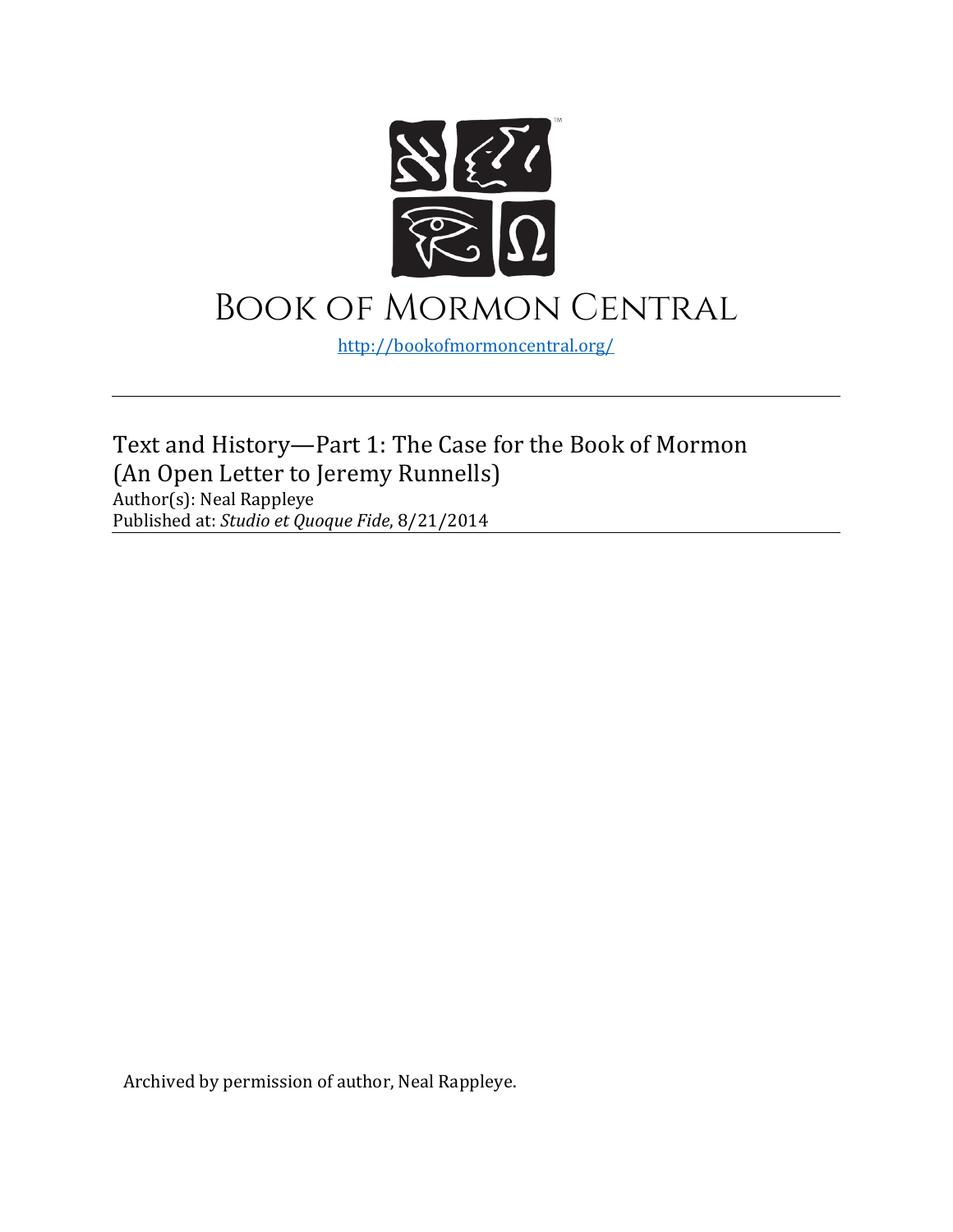# TEXT AND HISTORY—PART 1: THE CASE FOR THE BOOK OF MORMON (AN OPEN LETTER TO JEREMY RUNNELLS)

#### Dear Jeremy Runnells,

Like many others, I have heard your story about the crisis of faith you had a few years ago. I am really sorry to hear about it. I am only a little younger than you are (27 years old), and my story could very easily have been like yours. As a missionary I could be a pretty fundamentalist thinker at times, and often saw things as black and white. I would hear about various criticisms from people I tracted into, and people I taught. I even picked up anti-Mormon writings and read from them as a missionary. For whatever reason, though, the new information did not affect me the way it affected you. I decided that at the time, I just didn't know enough about the things I was reading in those pamphlets to make a sound judgment and decision based on them. And so, I didn't. I stuck to what I knew, and placed those things on the proverbial shelf. Then, when I got home, among other things, I decided to start searching for more information. As I did, I came to find answers, and learned new questions as well, but overall came away with a stronger, more informed, faith. I feel I better understand the gospel now, and I feel compelled to speak up when I think that this gospel I cherish is being attacked. I'll bet that if those who shared negative information with me about the Church knew that it spurred me to take the gospel more seriously, rather than discard it as they had hoped, they would be sorely disappointed.

In any event, I cannot really explain why I reacted as I did and you reacted differently, and I will not attempt to diagnose you or me on that. I can sympathize with the burden that being driven to study this out can become on your personal and family life, as I've seen you talk some about online. I know from personal experience, that I would rather not go into, that it can take its toll on young marriage and family life. I hope things between you and your wife and kids are going well.

With that in mind, however, I do feel compelled to speak up about the contents of your "Letter to a CES Director." As I said, I cherish this gospel. It has been a powerful blessing to my life, and it is something I hope others can share in. When something serves as a roadblock to others being able to feel the love and joy that I do in the gospel, I feel compelled to speak up. Your letter has become just such a roadblock for many, and as such I will not sit idly by as it serves to hurt families and loved ones of those who struggle thanks to your letter. I understand you feel similarly motivated, but from the opposite perspective, so I hope that you can respect where I am coming from.

I have chosen to only focus on the section of your letter that deals with the Book of Mormon. My reasons for doing so are because that is where I have personally devoted the most time to intense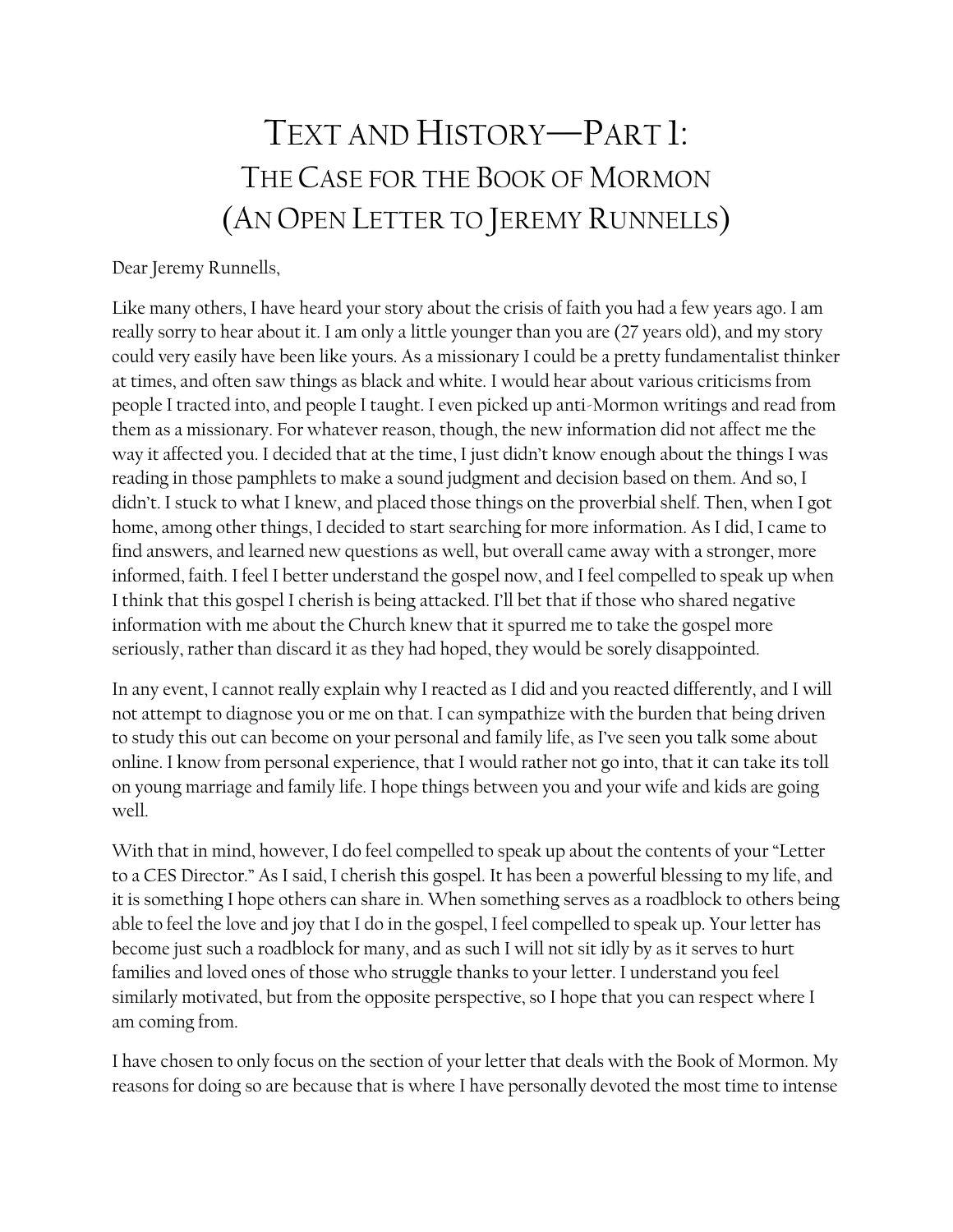study, but also because it is the "keystone," a concept I truly believe. If the Book of Mormon is genuinely ancient, then most other issues lose much, if not all, their significance. I may, at another time, choose to write letters to you on other topics in your letter, but for now the Book of Mormon is all I plan to address.

I will respond in two parts. This first part does not actually deal with any of your arguments, but instead focuses on what was *not* in your letter, that is of great significance to interpreting the data you have presented. Namely, it briefly discusses the important matter of methodology, and then it discusses, to a limited extant, positive evidence for the Book of Mormon as historical, evidence that you left out and don't appear to have engaged (in both cases, I can only summarize for the sake of space—otherwise, I would end up writing a whole book!). Any interpretation of the data that ignores significant counter-evidence is deeply flawed. As such, this negligence must first be corrected before I can discuss what I find wrong with your case against the Book of Mormon.

## **Text and History**

It must be understood that every text, whether fiction or non-fiction, bears some relationship to history. Even the fictional story has a historical context within which it was composed. Documents of ancient date, or which purport to be of ancient date, must often be carefully studied in any effort to determine just what the text's relationship to history is. The question of historicity is ultimately about understanding how the text relates to history. The Book of Mormon is no different.

Too often, however, *a priori* assumptions are made about what the relationship should be, or what kind of evidence should be found for that relationship, without understanding the many factors that complicate the process. The arguments made in your letter are based on these kinds of assumptions, and you betray no awareness of the proper methods for examining these relationships. Absent sound methodology, it simply does not matter how much data you collect, or how intense you do your research. Lots of people can gather data. Good, strong interpretation of data is a different story, and requires a solid grasp on methodological issues. And no data or facts speak for themselves—all data must be interpreted. So the question should never just be if the facts are right, nor is it really significant to point out that someone *only* disagrees on the "interpretation." Since all facts must be interpreted, understanding whether a strong or weak interpretation has been provided is of central concern to evaluating the legitimacy of any arguments or conclusions.

## **Methodology**

Starting assumptions ultimately are unavoidable, but to help control and regulate (and be open and aware about) them, scholars have developed methods for testing a document's relationship to history, and there is no reason those methods should not be followed in testing the Book of Mormon. Hugh Nibley explains, "There is only one direction from which any ancient writing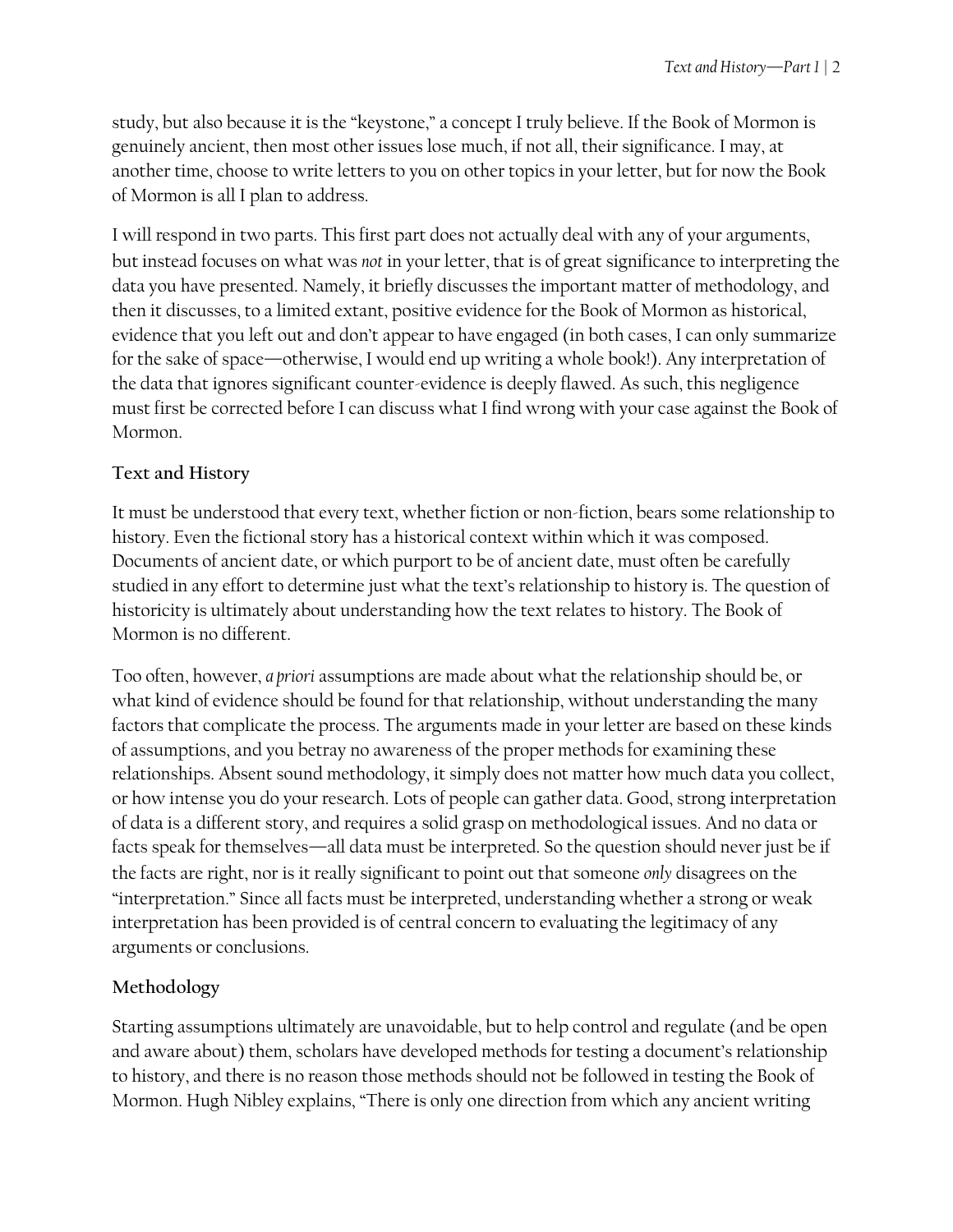may be profitably approached. *It must be considered in its original ancient setting and in no other.* Only there, if it is a forgery, will its weakness be revealed, and only there, if it is true, can its claims be vindicated."<sup>1</sup> The reason why the putative ancient setting *must* be our starting point will be explained in part 2. For now, I will briefly summarize the method for doing this.

The most rigorous method for considering a text in its potential original setting is that developed by William G. Dever, a biblical archaeologist. Dever's method is to look for what he calls "convergences," which are "points at which the two lines of evidence [the text + external data], when pursued independently and as objectively as possible, appear to point in the same direction and can be projected eventually to meet."<sup>2</sup>

Whenever the two sources or "witnesses" happen to converge in their testimony, a historical "datum" (or given) may be said to have been established beyond reasonable doubt. To ignore or to deny the implications of such convergent testimony is irresponsible scholarship, since it impeaches the testimony of one witness without reasonable cause by suppressing other vital evidence.<sup>3</sup>

According to Dever, "to overturn that would require a more *likely* scenario, replete with new and superior independent witnesses." Dever goes on:

In the absence of that, skepticism is not warranted, and indeed is suspect. The skeptic may remain a "hostile witness," but such a witness is overruled, and the case may be considered sufficiently established by all reasonable historical requirements. $^{\textrm{\texttt{4}}}$ 

So, in the absence of a *better* explanation of the convergence(s), skepticism of historicity is unwarranted. It is this method of convergence that I will apply to the Book of Mormon.

## **The Setting**

In order to test the text against a historical setting, however, there needs to be a clear setting to test it against. As such, I will limit my case to 1 Nephi, for the following reasons:

- It clearly begins in a known location (Jerusalem), and goes from there along the coast of the Red Sea, placing the narrative in an identifiable location: the Arabian Peninsula. The New World location, on the other hand, is more ambiguous, and often a point of contentious debate.
- It begins with the rise of King Zedekiah to the throne, giving it a definite starting date (597 BC). While there is some debate as to when Lehi actually left Jerusalem, this only

l <sup>1</sup> Hugh Nibley, *An Approach to the Book of Mormon* (Salt Lake City, Utah: Deseret Book/FARMS, 1988), 8.

<sup>2</sup> William G. Dever, *Who Were the Early Israelites and Where Did They Come From?* (Grand Rapids, Michigan: Wm. B. Eerdmans, 2003), 227, brackets mine.

<sup>3</sup> William G. Dever, *What Did the Biblical Writers Know and When Did They Know It? What Archaeology Can Tell Us about the Reality of Ancient Israel* (Grand Rapids, Michigan: Wm. B. Eerdmans, 2001), 107.

<sup>4</sup> Dever, *What Did the Biblical Writers Know*, 108, emphasis in original.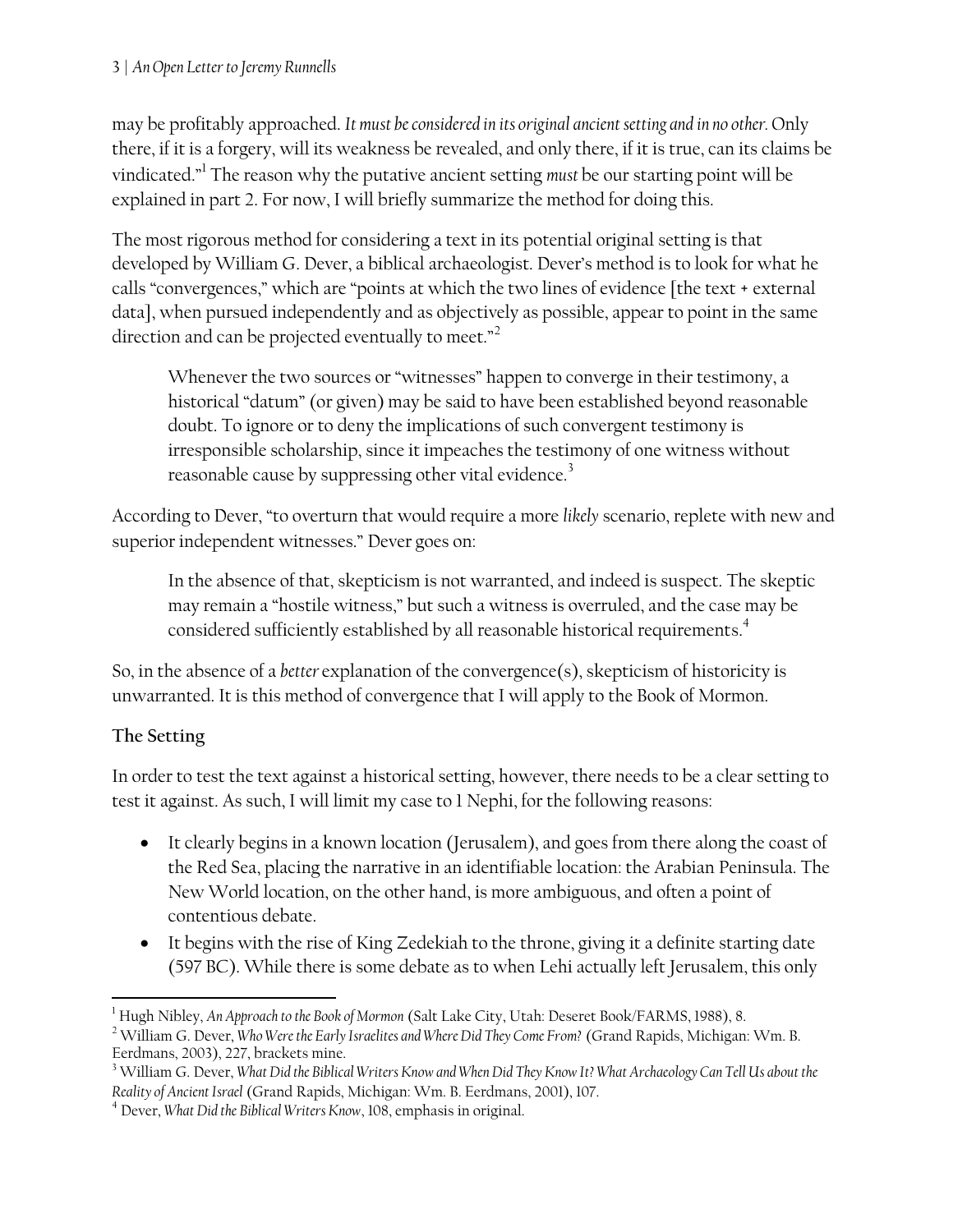makes a difference of about a decade.<sup>5</sup> Thus, the whole narrative falls within the first quarter-century of the 6th century BC, thus giving us a clear time-period. Dating for other parts of the Book of Mormon are not always clear.

- Linguistically, there is not likely to be significant changes or influence from New World languages. Such changes are impossible to trace without having the original text, thus making Mormon's abridgement more complicated to test on linguistic grounds.
- Current limitations in knowledge about pre-Columbian New World archaeology and cultures make much of the New World narrative difficult to test. 6

All of these factors make the Old World setting for 1 Nephi easier to test than the New World setting for the rest of the book. In your letter, your section on archaeology and the Book of Mormon only talks about the Americas. It says exactly nothing about Arabia. Given that it is the Old World setting that is the most testable, this is a significant oversight.

None of this is to say that there is not some interesting evidence for the Book of Mormon in the New World as well. There are some very interesting convergences between the Book of Mormon and Mesoamerica. But it is more complicated when we get over there, for reasons that will be discussed in part 2.

That the text purports to be a *translation* of an ancient text also creates limitations that should be accounted for. If it is to be taken seriously as a translation, it should be granted the latitude to manifest the same problems that real translations of real ancient documents tend to have. This includes translator anachronisms and cultural contamination from the translator's milieu. These, too, will be discussed at greater length in part 2.

### **Convergences in 1 Nephi**

 $\overline{\phantom{a}}$ 

So now, I would simply like to highlight about a dozen (a baker's dozen, actually) convergences between 1 Nephi and its putative historical setting. At least a dozen more could be added, and even those that are included have necessarily been reduced to mere summaries of the total evidence for convergence. In some cases, brevity has required oversimplification. In no case, however, do I feel like I have been dishonest in these oversimplifications.

These convergences are not random, disparate, or loosely connected parallels—they span across the whole book and connect almost the entire narrative to the ancient Near East. Woven together, they ground the entire narrative of leaving Jerusalem and traveling through Arabia in a reality which Joseph Smith could have known little to nothing about.

<sup>5</sup> Randell P. Spackman, "The Jewish/Nephite Lunar Calendar," *Journal of Book of Mormon Studies* 7/1 (1998): 48–59; S. Kent Brown and David Rolph Seely, "Jeremiah's Imprisonment and the Date of Lehi's Departure," *Religious Educator* 2/1 (2001): 15–32.

<sup>&</sup>lt;sup>6</sup> William J. Hamblin, "Basic Methodological Problems with the Anti-Mormon Approach to the Geography and Archaeology of the Book of Mormon," *Journal of Book of Mormon Studies* 2/1 (1993): 161–197; Mark Alan Wright, "The Cultural Tapestry of Mesoamerica," *Journal of the Book of Mormon and Other Restoration Scripture* 22/2 (2013): 4–21.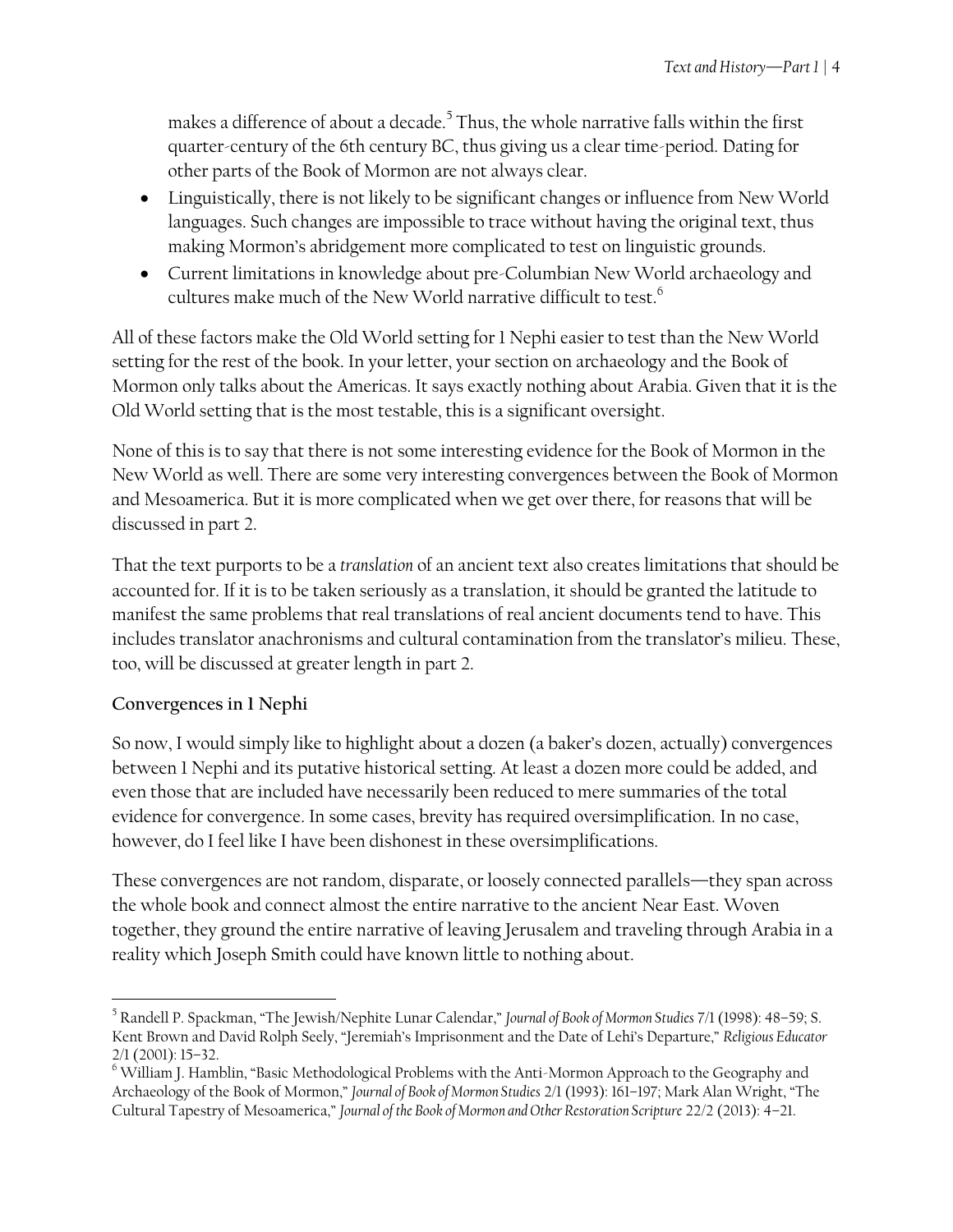**1. Writing of the Egyptians:** Nephi opens with the statement that he is writing in a language system consisting of the "learning of the Jews and the language of the Egyptians" (1 Nephi 1:2). This seems enigmatic, but in fact reflects accurate scribal practices of the day. Several examples of Egyptian writing throughout Israel have been found, many dating to the same time-period as 1 Nephi. $\mathrm{7}$  Two biblical scholars point out, "Documents from the kingdoms of both Israel and Judah, but not the neighboring kingdoms, of the eighth and seventh centuries [BC] contain Egyptian hieratic signs (cursive hieroglyphics) and numerals that had ceased to be used in Egypt after the tenth century [BC]." $\mathrm{^8}$  John S. Thompson explains why this is significant to Nephi's statement.

The kind of Egyptian script being employed on those artifacts dating around the time of Lehi is hieratic, but since Demotic was the script of the day in northern Egypt and "abnormal hieratic" was predominant in southern Egypt, the normal hieratic tradition in Canaan must have been adopted from an earlier time—possibly … during the reigns of David and Solomon or even earlier in the tenth century BC—and was in continued use in Israel.<sup>9</sup>

Thus, the evidence "suggests the possibility that by Lehi's day, scribes having a knowledge of Egyptian had existed in the area for quite some time and had maintained a tradition of writing Egyptian."<sup>10</sup> In short, the Egyptian language was being written according to an independent scribal tradition (i.e., "the learning of Jews") in Israel and Judah, which employed a different script (hieratic) than what was then popular in Egypt itself (demotic). One can easily see how writing in hieratic could be said to be writing Egyptian after "the learning of the Jews," as opposed to writing Egyptian based on the "learning of the Egyptians" (demotic). Thus, Nephi's writing system perfectly describes now attested scribal practices.

**2. The Prophetic Call Narrative:** The bulk of 1 Nephi 1 consists of Lehi's prophetic call. Lehi "prayed unto the Lord" for the sake of the people (1 Nephi 1:5), is "overcome with the Spirit" (1 Nephi 1:7), and sees "God sitting upon his throne, surrounded with numberless concourses of angels" (1 Nephi 1:8). Lehi sees some members of the divine council descend to earth (see 1 Nephi 1:9–11), is given a heavenly book (see 1 Nephi 1:11) with the commission to deliver the message in the book to the inhabitants of Jerusalem (see 1 Nephi 1:18, 2:1). Similar examples of this kind of narrative can be found in Isaiah 6 and Ezekiel 1–3, but despite similarities 1 Nephi 1 is quite different from those accounts. In addition, Blake Ostler points out that 1 Nephi 1 includes elements *not found* in the biblical accounts, but known through other ancient Israelite literature. When the patterns found in these other texts are taken into account, 1 Nephi 1 fits into its

 7 Stephen D. Ricks and John A. Tvedtnes, "Jewish and Other Semitic Texts Written in Egyptian Characters," *Journal of Book of Mormon Studies* 5/2 (1996): 156–163.

<sup>8</sup> Philip J. King and Lawrence E. Stager, *Life in Biblical Israel*(Louisville, Kentucky: Westminster John Knox Press, 2001), 311, brackets mine.

<sup>9</sup> John S. Thompson, "Lehi and Egypt," in *Glimpses of Lehi's Jerusalem*, ed. John W. Welch, David Rolph Seely, and Jo Ann H. Seely (Provo, Utah: FARMS, 2004), 266.

<sup>&</sup>lt;sup>10</sup> Thompson, "Lehi and Egypt," 267.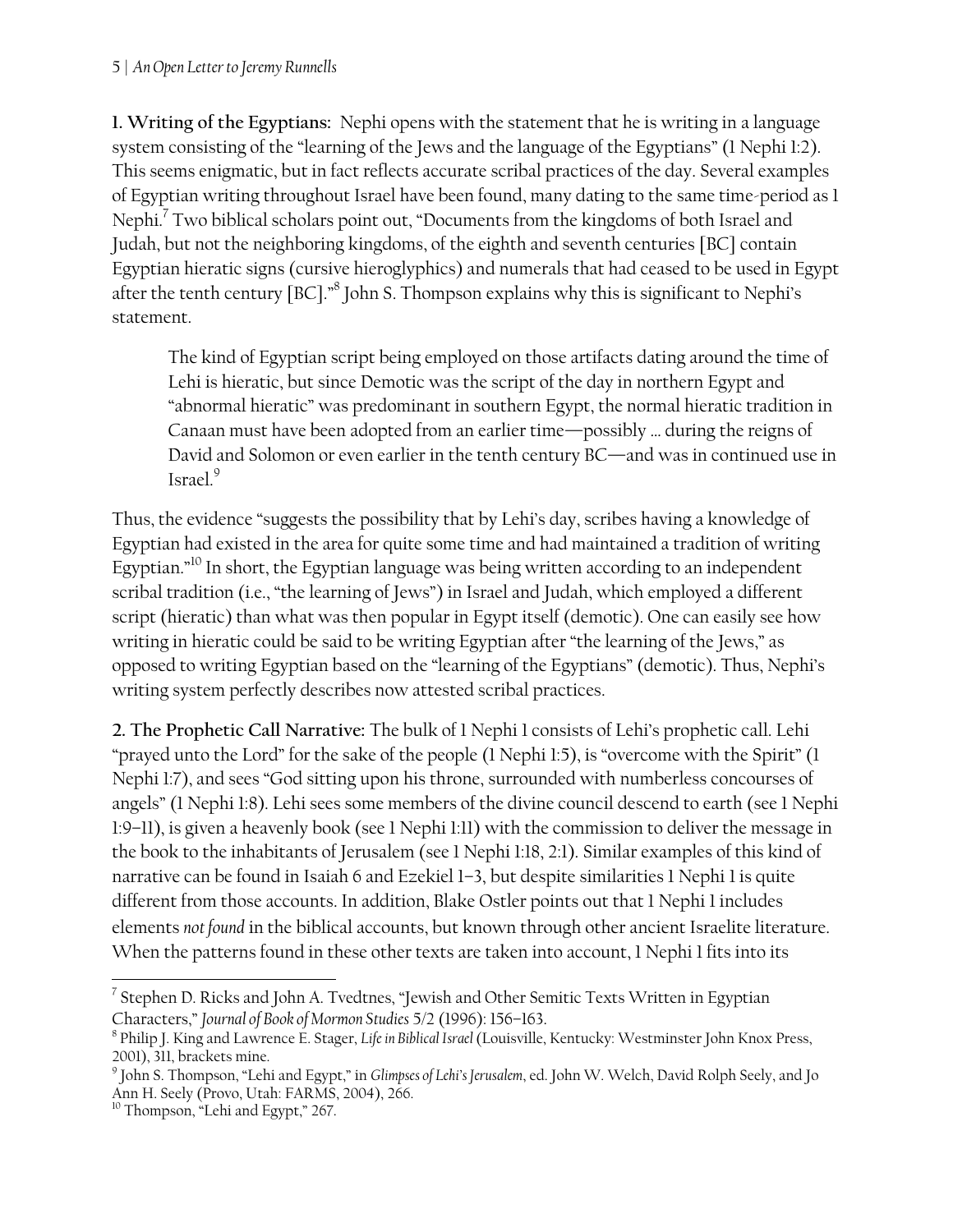claimed context perfectly.<sup>11</sup> Meanwhile, Ostler also compared it against vision and conversion narratives of the 19th century, including that of Joseph Smith's. He concluded:

First Nephi fits better into its claimed historical matrix of preexilic Israel than into a nineteenth-century setting. … The similarities between the call form as represented in Ezekiel and in 1 Nephi 1 may indicate a similar time period of composition. Those elements common to the pseudepigrapha and 1 Nephi 1 may indicate an awareness of a growing literary tradition that flourished in later Judiasm but which was originally dependent upon the Hebraic prophetic tradition.<sup>12</sup>

**3. Wealthy Northern Israelites in Jerusalem:** One would expect a 19th century text about people living in Jerusalem to use characters from the tribe of Judah. But most of the main characters in 1 Nephi (Laban, Lehi, Ishmael, plus Lehi's sons) are from the house of Joseph (see 1 Nephi 5:14, 16).<sup>13</sup> Plus, Lehi and Laban are obviously wealthy and influential: Lehi seems to have a "land of inheritance" outside the city (1 Nephi 3:16), and Laban is a city official. Just a couple generations prior, Northern Israelites flooded into the southern Kingdom as a result of Assyrian invasions into Israel. Jeffrey R. Chadwick explains:

Though not directly reported in the Bible, a significant number of Israelites appear to have fled the doomed northern kingdom and migrated as refugees to Judah in the south, settling in Jerusalem and other cities of the southern kingdom. … This refugee movement has been demonstrated by archaeologists who excavated at Judean sites during the 1970s. They discerned unusually large population increases at Jerusalem and other locations from levels dating to the last quarter of the eighth century BC—the exact period of the Assyrian attacks on the northern kingdom. $^{14}$ 

The region where these refugees settled was called the *Mishneh*. The walls of Jerusalem were expanded to include this region in 701 BC, and economic transformations during the 7th century BC helped the area grow into a flourishing, well-to-do part of town that even included royal officials.<sup>15</sup> When Josiah reclaimed parts of the northern Kingdom, anyone holding the deed brought by their ancestors could inherit their ancestral lands in the reclaimed portions of the north.<sup>16</sup> Thus, the picture in 1 Nephi of wealthy northerners living in Jerusalem, holding official positions, and maintaining inherited lands outside the city, is remarkably consistent with archaeological discoveries made more than 140 years after the Book of Mormon was published.

 $\overline{a}$ <sup>11</sup> Blake Thomas Ostler, "The Throne Theophany and Prophetic Commission in 1 Nephi: A Form-Critical Analysis," *BYU Studies* 26/4 (Fall 1986): 67–95.

<sup>&</sup>lt;sup>12</sup> Ostler, "The Throne-Theophany," 87.

<sup>13</sup> "Discourse By Apostle Erastus Snow," *Journal of Discourses* 23: 184.

<sup>14</sup> Jeffrey R. Chadwick, "Lehi's House at Jerusalem and the Land of his Inheritance," in *Glimpses of Lehi's Jerusalem*, ed. John W. Welch, David Rolph Seely, and Jo Ann H. Seely (Provo, Utah: FARMS, 2004), 90-91.

<sup>15</sup> Chadwick, "Lehi's House at Jerusalem," 121.

<sup>&</sup>lt;sup>16</sup> Chadwick, "Lehi's House at Jerusalem," 106-111.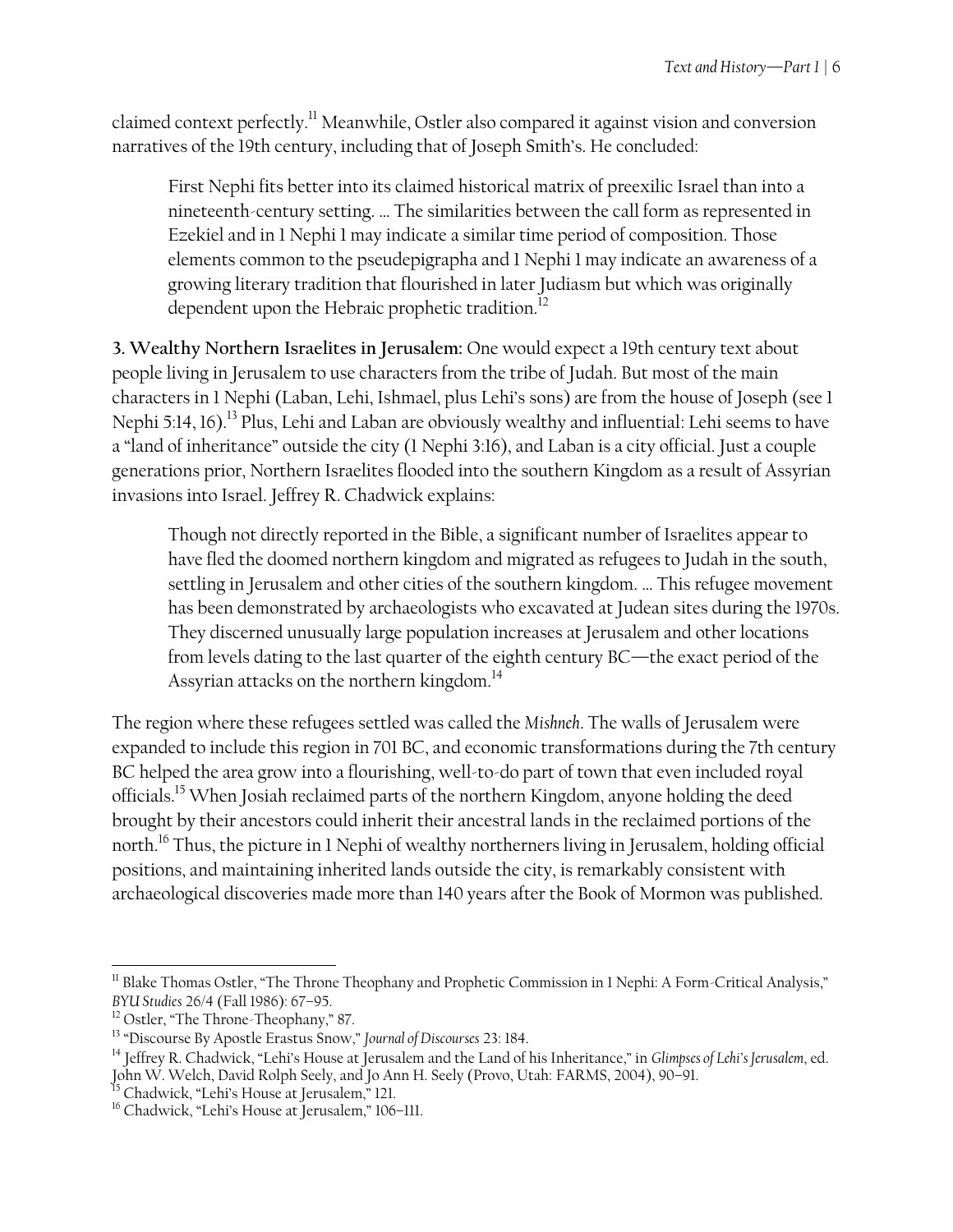**4. The Valley of Lemuel:** After arriving at the Red Sea, Lehi and his family travel 3-days before they arrive at a valley with a "continually running" river near the sea's coastline, with impressive "firm, and steadfast, and immovable" walls and a variety of fruit and grain seeds (1 Nephi 2:5–10; 8:1). Upon discovering the valley and river, Lehi delivered admonitions to his sons precisely following the conventions of ancient Arabic desert poetry.<sup>17</sup>

The average rate of travel for small groups in the Arabian Desert is ca.  $15-25$  miles per day.<sup>18</sup> So, this valley should be within 45–75 miles south of the tip of the Gulf of Aqaba (the northeastern arm of the Red Sea). Yet, as late as 1984 a major survey of Saudi Arabian waterways concluded that there were no perennial rivers or streams throughout the whole country.<sup>19</sup> Turns out they missed one. In 1995, George Potter and a few other explorers found a stream running through Wadi Tayyib al-Ism, 74 miles (of on the ground travel) south of Aqaba, and documented its continuous flow at all times during the year. Only a small stream now, due to modern water pumps diverting the water to population centers, it runs through the valley where it was once a much larger water source. The shear granite cliffs prove more impressive than the walls of other near-by canyons, and various fruit and grain seeds appear to grow naturally there. Though the stream's mouth does not quite reach the Red Sea at present, evidence suggests that the sea level has dropped considerably, so that around the middle of the first millennium BC, the mouth of this river would have emptied into the sea. $^{\rm 20}$  All told, Wadi Tayyib al-Ism appears to fit the description of Valley of Lemuel in the 1 Nephi. The "continually running" river in that canyon appears to be the *only* such river all along the eastern shore of the Red Sea, and it *just happens* to be within the 30-mile window within which the Valley of Lemuel and River of Laman *must* be if the Book of Mormon is true. If Joseph Smith made this up, *that* is a pretty lucky guess!

**5. The Legal Context of Slaying Laban:** You do not get very far into 1 Nephi before confronting a jarring ethical dilemma that has disturbed modern readers almost from the very beginning. Hugh Nibley pointed out, "If the Book of Mormon were a work of fiction, nothing would have been easier than to have Laban already dead when Nephi found him (killed perhaps in a drunken brawl) or simply to omit altogether an episode which obviously distressed the writer quite as much as it does the reader."<sup>21</sup> Yet, the text of the narrative appears to reflect an intimate understanding of Israelite law, making a case for the legality of the act. The account appears to be deliberately written to defend the act as legally justified. John W. Welch explains, "precise

 $\overline{\phantom{a}}$ 

<sup>17</sup> Hugh Nibley, *Lehi in the Desert/The World of the Jaredites/There Were Jaredites* (Provo, Utah: FARMS/Salt Lake City, UT: Deseret Book, 1988), 84–92.

<sup>18</sup> S. Kent Brown, "New Light From Arabia on Lehi's Trail," in *Echoes and Evidences for the Book of Mormon*, ed. Donald W. Parry, Daniel C. Peterson, and John W. Welch (Provo, Utah: FARMS, 2002), 60.

<sup>19</sup> *Water Atlas of Saudi Arabia* (Riyhad: Saudi Publishing, 1984), xv.

<sup>20</sup> George D. Potter, "A New Candidate for the Valley of Lemuel," *Journal of Book of Mormon Studies* 8/1 (1999): 54–63; S. Kent Brown, "The Hunt for the Valley of Lemuel," *Journal of Book of Mormon Studies* 16/1 (2007): 64–73. On the sea level change, James K. Hoffmeier, *Israel in Egypt: The Evidence for the Authenticity of the Exodus Tradition* (New York: Oxford University Press, 1997), 208: "[archaeological evidence] indicates that the Red Sea has retreated from its ancient shoreline by five hundred meters."

<sup>21</sup> Nibley, *An Approach to the Book of Mormon*, 115.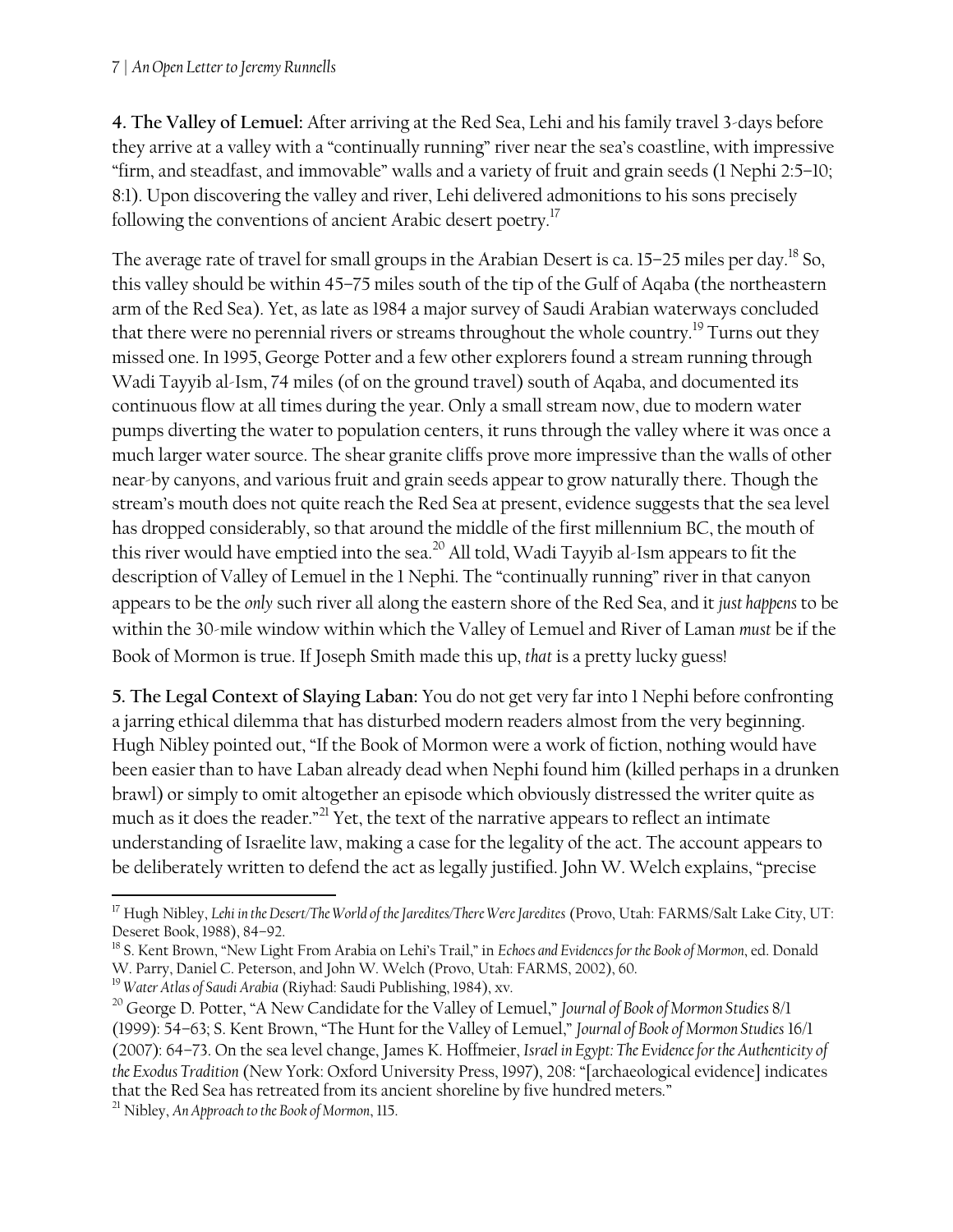words and technical concepts used by Nephi show that he wrote this story with biblical laws in mind that justifiably cast this episode in a favorable light." $^{22}$ 

While the primary text upon which this law was based is Exodus 21:12–14, this is not something that could have been accomplished by any yokel with a Bible, as the Laban text reflects proper nuances of interpretation that would not have been available to Joseph Smith. Welch explains that the crucial factors are: (1) *state of mind*—did the killer "lie in wait," seeking to kill the victim? Did he "come presumptuously" with guile and murderous intent? And, (2) did "God deliver him into his hand"? (See Exodus 21:12–14.) Both of these justifications and other legal technicalities are captured in the text. Welch carefully analyzes 1 Nephi 4 and ancient interpretations of these requirements, finding that, "Nephi may have broken the American law of Joseph Smith's day, but it appears that he committed an excusable homicide under the public law of his own day."<sup>23</sup> Welch concludes,

the Laban episode is a case where the nineteenth-century environment offers little help. Joseph Smith's nineteenth-century audience was just as scandalized by Nephi's killing of Laban as is a modern audience…. In its ancient legal context, however, the slaying of Laban makes sense, both legally and religiously, as an unpremeditated, undesired, divinely excusable, and justifiable killing—something very different from what people today normally think of as criminal homicide.<sup>24</sup>

All of this gives greater weight to the observation made by Nibley decades earlier: "Those who would strike the story of Laban's death from the Book of Mormon as immoral or unbelievable are passing hasty judgment on one of the most convincing episodes in the whole book." $^{25}$ 

**6. The Brass Plates:** With the brass plates we are introduced to one of the most common scribal practices found throughout the Book of Mormon: writing on metal plates. These plates were kept for generations by descendants of Joseph (1 Nephi 5:16), and like Nephi's own record, written in Egyptian (Mosiah 1:4). Among the contents of the record was some form of the Torah, as well as the writings of various prophets (1 Nephi 5:11–14).

The use of Egyptian writing in Israel from as early as the 10th century BC has already been noted. William J. Hamblin points to the discovery of bronze plates (in the early 1800s, there was no distinction between "brass" and "bronze") written by Semitic people in an adapted form of Egyptian, called the Byblos Syllabic plates, as evidence that Laban's set of plates is like others known from the ancient Near East.<sup>26</sup> Also interesting is that the earliest attestation of any

 $\overline{a}$ <sup>22</sup> John W. Welch, "Legal Perspectives on the Slaying of Laban," *Journal of Book of Mormon Studies* 1 (1992): 120–121.

<sup>&</sup>lt;sup>23</sup> Welch, "Legal Perspectives," 121.

<sup>24</sup> Welch, "Legal Perspectives," 140–141.

<sup>25</sup> Nibley, *An Approach to the Book of Mormon*, 114.

<sup>26</sup> William J. Hamblin, "Metal Plates and the Book of Mormon," in *Pressing Forward with the Book of Mormon: The FARMS Updates of the 1990s*, ed. John W. Welch and Melvin J. Thorne (Provo, Utah: FARMS, 1999), 20–22; William J. Hamblin, "Sacred Writing on Metal Plates in the Ancient Mediterranean," *FARMS Review* 19/1 (2007): 37–38.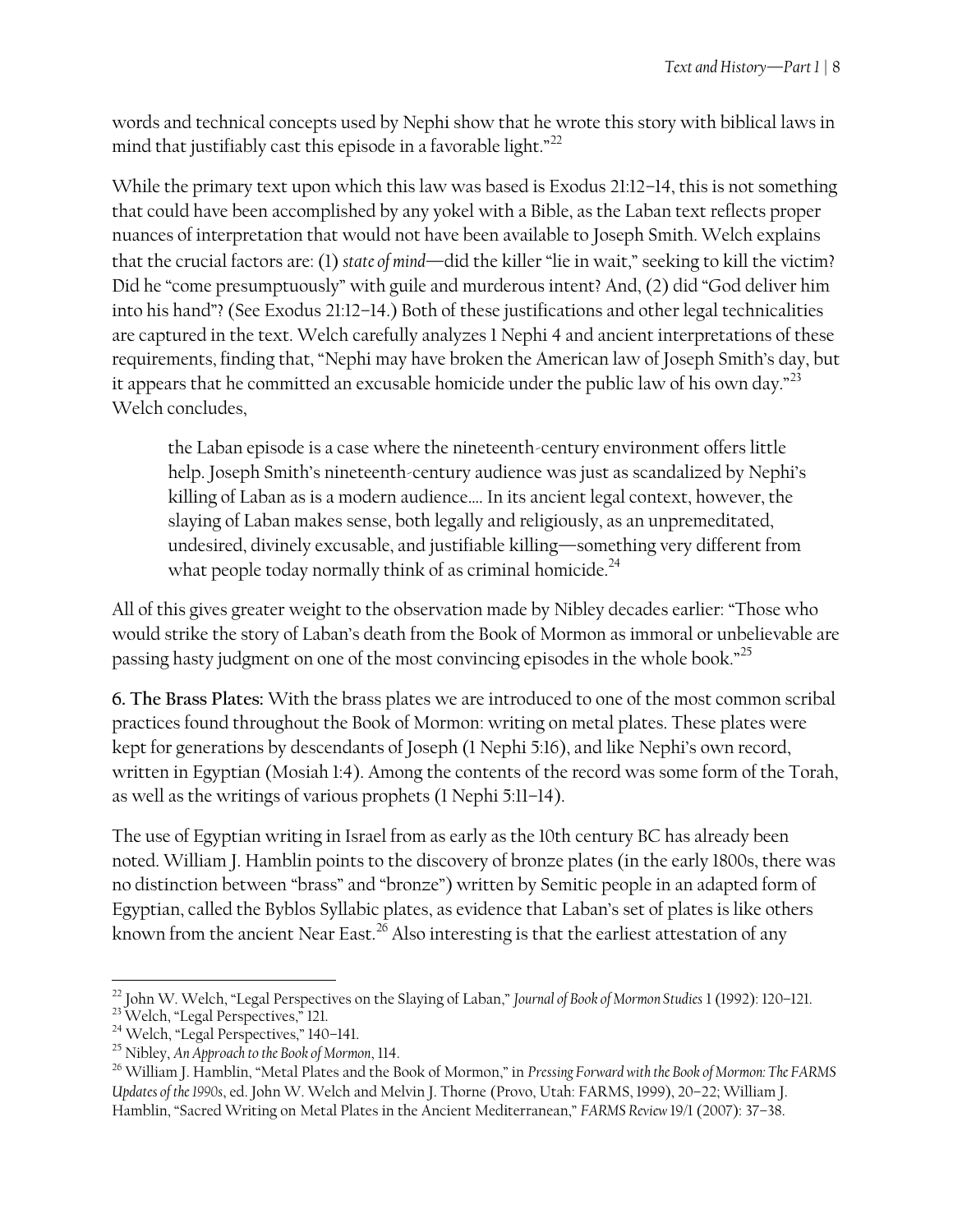portion of the Torah is a passage from Numbers discovered on small, inscribed pieces of metal (specifically silver) that date to 600 BC.<sup>27</sup> In light of those who kept the record, it seems worth pointing out that archaeological evidence suggests that scribal traditions began earlier in the house of Joseph than in other Israelite tribes.<sup>28</sup> Bringing all this together, the brass plates seem to fit snuggly within the historical context in which they are said to exist, as do the plates of Nephi, which fit the same profile (on metal plates, in Egyptian, by Josephites). Aaron P. Schade summarizes:

In summary, the scribal activity described in the Book of Mormon reflects an Egyptian scribal tradition in preexilic Judah that archaeological, paleographic, and anthropological evidence currently suggests. Writing in an Egyptian dialect, a tradition of writing within the lineage of Joseph, and the inscribing of metallic plates is consistent with the findings and interpretations of the evidence in current scholarship in relation to scribal activity in the kingdom at this time.<sup>29</sup>

In other words, the details of record-keeping reported in 1 Nephi, as exemplified by the brass plates, fits the evidence found for that era with a great deal of precision. The language, the medium, and the tribe all accord with the evidence to create a multifaceted convergence between the text and archaeological findings.

**7. The Tree of Life Dream/Vision:** "The substance of Lehi's dreams is highly significant," Hugh Nibley once explained, "since men's dreams necessarily represent, even when inspired, the things they see by day, albeit in strange and wonderful combinations."<sup>30</sup> Lehi's dream, and Nephi's visionary interpretation, are replete with ancient Near Eastern imagery that matches in both physical realities and in symbolism. Nearly every element can be dissected and compared with ancient interpretations:

 *The dark and dreary wilderness/waste*(1 Nephi 8:4–8): Lehi starts in a dark and dreary waste or wilderness, needs an angelic guide, and after hours in darkness feels compelled to pray. Daniel L. Belnap points out, "a divine guide [is] a pattern experienced in visionary encounters" throughout ancient Israelite narratives.<sup>31</sup> C. Wilfred Griggs and John W. Welch have shown that it is common specifically to other tree of life narratives from the ancient Near East.<sup>32</sup> Nibley, meanwhile, points out that wandering, lost, in the dark

 $\overline{\phantom{a}}$ <sup>27</sup> William J. Adams Jr., "Lehi's Jerusalem and Writing on Silver Plates"; William J. Adams Jr., "More on the Silver Plates from Lehi's Jerusalem," both in *Pressing Forward*, 23–26 and 27–28.

<sup>28</sup> Aaron P. Schade, "The Kingdom of Judah: Politics, Prophets, and Scribes in the Late Preexilic Period," in *Glimpses of Lehi's Jerusalem*, 319–320.

Schade, "The Kingdom of Judah," 323.

<sup>30</sup> Nibley, *Lehi in the Desert*, 43.

<sup>31</sup> Daniel L. Belnap, "'Even as Our Father Lehi Saw': Lehi's Dream as Nephite Cultural Narrative," in *The Things Which My Father Saw: Approaches to Lehi's Dream and Nephi's Vision*, ed. Daniel L. Belnap, Gaye Strathearn, and Stanley B. Johnson, (Salt Lake City, Utah: Deseret Book and BYU Religious Studies Center, 2011), 218, brackets mine.

<sup>32</sup> C. Wilfred Griggs, "The Book of Mormon as an Ancient Book," in *Book of Mormon Authorship: New Light on Ancient Origins*, ed. Noel B. Reynolds (Provo, Utah: FARMS Reprint, 1996), 75–101, specifically p. 82; John W. Welch, "The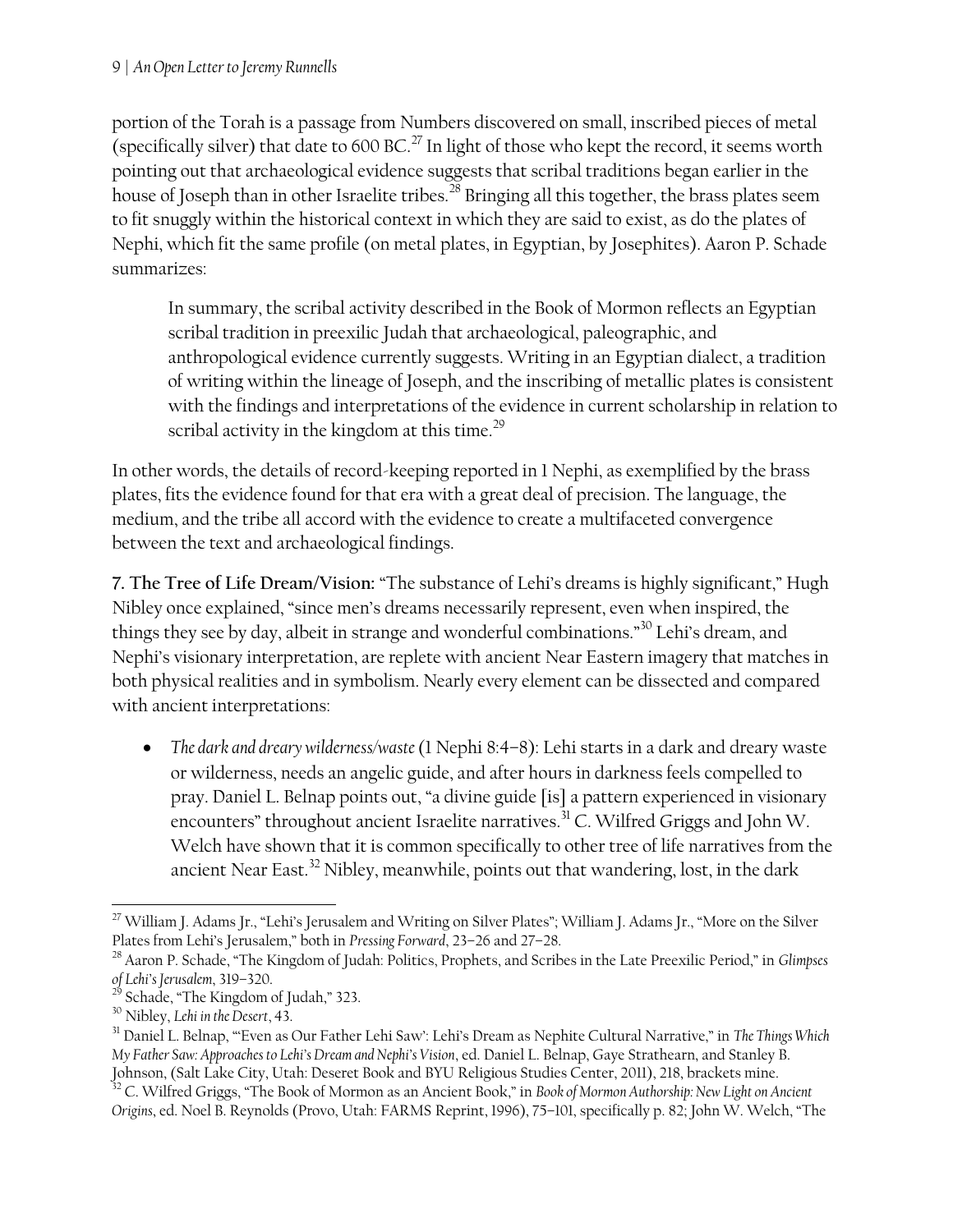wastes of the desert is a common fear of all Arabian travelers, while George Potter and Richard Wellington note that northwest Arabia is barren and most groups travel at night to avoid the heat, thus a "dark and dreary waste" would have been a powerful, and very real image in the mind of someone like Lehi.<sup>33</sup> Belnap also shows that symbolically, this dark waste/wilderness fits the pre-Cosmic chaos motifs of the ancient Near East (including wordplay between the Hebrew for "wilderness/waste" and "chaos"), especially in its transition into a field said to be like a "world"—just as chaos was organized into the world "in the beginning."<sup>34</sup>

- *The field with the tree* (1 Nephi 8:8–10, 20): The dark waste/wilderness eventually gives way to a large field, described as being like a "world," with a tree, and Lehi's fears subside. Nibley points out, "This in Arabic is the symbol of release from fear and oppression…. The Arab poet describes the world as a *maidan*, or large and spacious field."<sup>35</sup>
- *The tree of life*: The tree itself is the central symbol in the dream. It is described as being white, and also having white fruit (1 Nephi 8:11; 11:8). Griggs shows that some traditions represented the tree of life as being a white cypress.<sup>36</sup> John A. Tvedtnes and Matt Roper note that the almond tree, a common "tree of life" in the ancient Israelite lore, is covered with white blossoms in the spring, giving the tree a "white" look.<sup>37</sup> Margaret Barker is impressed with the mention of white fruit, noting that "a text discovered in Egypt in 1945 described the tree as beautiful, fiery, and with fruit like white grapes." She adds, "I do not know of any other source that describes the fruit as *white* grapes. Imagine my surprise when I read the account of Lehi's vision of the tree whose *white fruit* made one happy."<sup>38</sup> The symbolism of the tree of life is also fascinating. Daniel C. Peterson noticed that in Nephi's vision, the interpretation of the tree is connected to the "mother of God" (1 Nephi 11:18) as the original English text read, a representation that matches divine

 $\overline{\phantom{a}}$ 

Narrative of Zosimus (History of the Rechabites) and the Book of Mormon," in *Book of Mormon Authorship Revisited: The Evidence for Ancient Origins*, ed. Noel B. Reynolds (Provo, Utah: FARMS, 1997), 326, 329.

<sup>33</sup> Nibley, *Lehi in the Desert*, 43; George Potter and Richard Wellington, *Lehi in the Wilderness: 81 New, Documented Evidences that the Book of Mormon is a True History* (Springville, Utah: Cedar Fort Publishing, 2003), 41–42: "The land of Midian in the northwest corner of Saudi Arabia is a wilderness second only in barrenness to the great Rub' al Khali, or Empty Quarter, of the central Arabian Peninsula. Hardly a blade of grass breaks up the monotony…. Lehi would have been going into uncharted desert wasteland with only a finite supply of water. Most of the year the temperatures are extremely high and the lack of protection from the burning sun would have forced the family to make their journey at night. What better description of the terrain and conditions that the family traversed in the desert of Midian than a 'dark and dreary waste.'"

<sup>34</sup> Belnap, "Even as Our Father Lehi Saw," 217–218.

<sup>35</sup> Nibley, *Approach to the Book of Mormon*, 254.

<sup>36</sup> Griggs, "The Book of Mormon as an Ancient Book," 86–87.

<sup>37</sup> John A. Tvedtnes and Matt Roper, "Joseph Smith's Use of the Apocrypha: Shadow or Reality?" *FARMS Review of Books* 8/2 (1996): 365.

<sup>38</sup> Margaret Barker, "Joseph Smith and Preexilic Israelite Religion," in *The Worlds of Joseph Smith: A Bicentennial Conference at the Library of Congress*, John W. Welch, ed. (Provo, UT: BYU Press, 2006), 76, emphasis in original.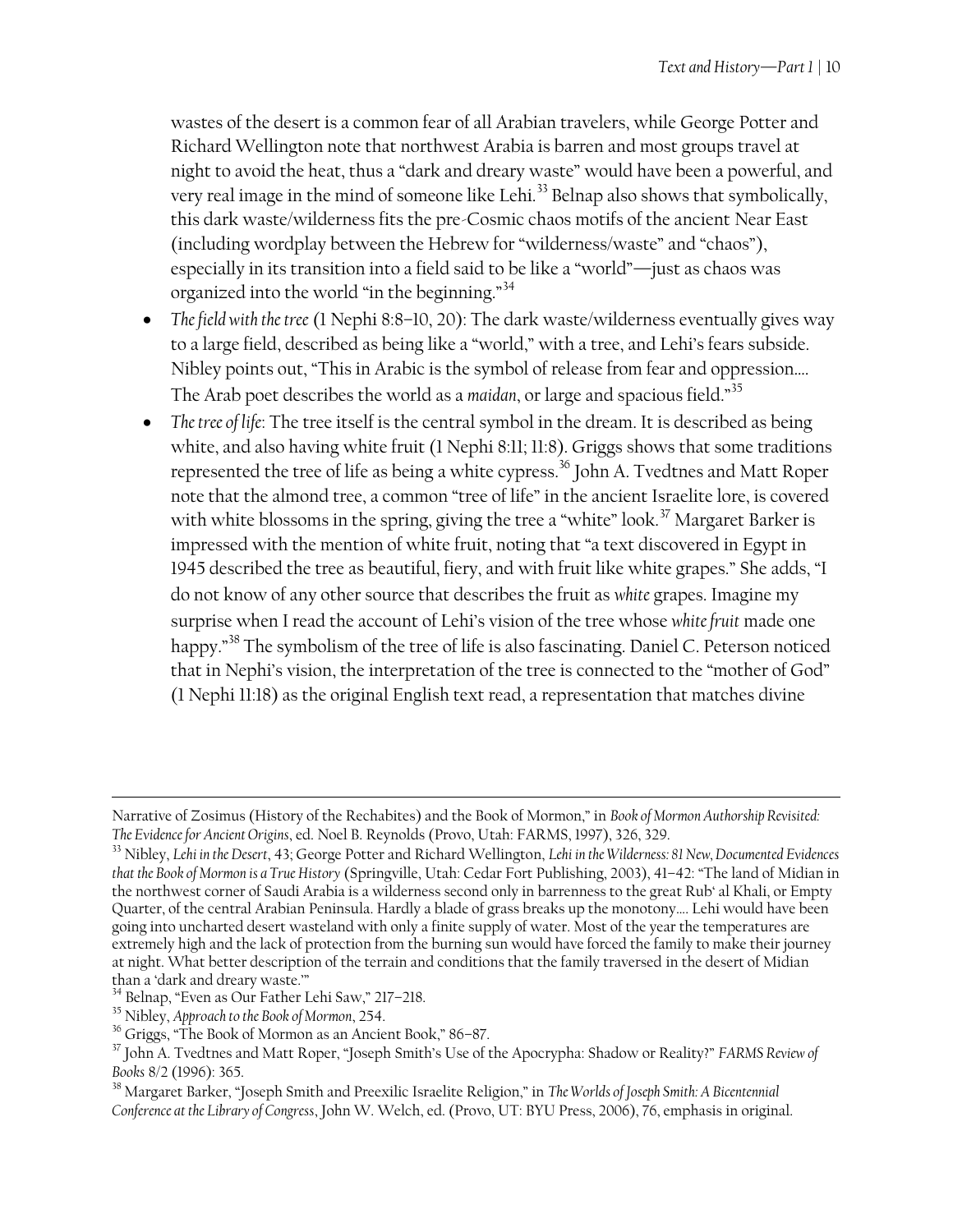mother (who is called *Asherah* in Hebrew) motifs from Israelite and ancient Neat Eastern imagery.<sup>39</sup> Barker is also impressed with this association.<sup>40</sup>

- The fountain of living waters *= the tree of life* (1 Nephi 11:25): Nephi's explanatory vision seems to equate the fountain of living waters with the tree of life. The waters of life and the tree of life are frequently associated in ancient Near Eastern creation myths.<sup>41</sup> One scholar explains, in "Mesopotamia the Cosmic Tree was brought into relation with the primal waters as the source of all life," $42$  while another states, "there is an intimate mythological and cultic connection between the tree and the waters of life."<sup>43</sup> Griggs describes a tree of life tradition where the tree is linked with a "lake of memory," where memory is a symbol for life.<sup>44</sup> The narrative Welch examines also links the tree with a source of liquid nourishment.<sup>45</sup> For Nibley, these associations simply make practical sense given the physical environment of the ancient Near East. "The tree and the water are often mentioned together, for the simple reason that in the desert the two necessarily occur together."<sup>46</sup>
- *The river of water*: In addition to the living waters, there is a river of filthy water which represents the "depths of hell" and "a great and terrible gulf" (1 Nephi 12:16, 18; cf. 15:26– 29). The tradition Griggs examines also has a second water source, which is associated with forgetfulness, and thus death.<sup>47</sup> He notes, "the avoidance of the spring on the left must be equivalent to the avoidance of a place of suffering, or hell."<sup>48</sup> Welch explains that in one tree of life narrative, "the river or ocean functions as a demarcation between the righteous saints and the worldly sinners,"<sup>49</sup> just as it does in Nephi's interpretive vision. In the Dead Sea Scrolls' *Thanksgiving Hymns*, rushing torrents of filthy water flood over the wicked and "burst forth into hell itself."<sup>50</sup> This is also an apt description of the gushing rivers of filthy water found in the Arabian Desert after a storm, as first pointed

 $\overline{a}$ 

<sup>39</sup> Daniel C. Peterson, "Nephi and His Asherah: A Note on 1 Nephi 11:8–23," in *Mormons, Scripture, and the Ancient World: Studies in Honor of John L. Sorenson*, ed. Davis Bitton (Provo, UT: FARMS, 1998), 191–243.

<sup>40</sup> Barker, "Joseph Smith and Preexilic Israelite Religion," 76: "This revelation to Joseph Smith was the ancient Wisdom symbolism, intact, and almost certainly as it was known in 600 BCE."

<sup>41</sup> Brant A. Gardner, *Second Witness: Analytical and Contextual Commentary on the Book of Mormon*, 6 vols. (Salt Lake City, Utah: Greg Kofford Books, 2007-2008), 1:155–156; Andrew C. Skinner, "The Tree of Life in the Hebrew Bible and Later Jewish Thought," in *The Tree of Life: From Eden to Eternity*, ed. John W. Welch, and Donald W. Perry, (Salt Lake City, UT: Deseret Book and Neal A. Maxwell Institute, 2011), 28–31.

<sup>42</sup> Charles Swift, "'I Have Dreamed a Dream': Lehi's Archetypal Vision of the Tree of Life," in *The Tree of Life*, 143, quoting E.O. James, *The Tree of Life: An Archaeological Study* (Leiden: Brill, 1966), 245.

<sup>43</sup> John M. Lundquist, "The Tree of Life in Asian Art, Religion, and Folklore: A Sampling of the Evidence," in *The Tree of Life*, 220.

Griggs, "The Book of Mormon as an Ancient Book," 85-86, 88.

<sup>45</sup> Welch, "The Narrative of Zosimus," 346–347.

<sup>46</sup> Nibley, *Since Cumorah* (Salt Lake City, Utah: Deseret Book and FARMS, 1988), 159.

<sup>&</sup>lt;sup>47</sup> Griggs, "The Book of Mormon as an Ancient Book," 85-86.

<sup>&</sup>lt;sup>48</sup> Griggs, "The Book of Mormon as an Ancient Book," 85.

<sup>49</sup> Welch, "The Narrative of Zosimus," 339.

<sup>&</sup>lt;sup>50</sup> Described and cited in Tvedtnes and Roper, "Joseph Smith's Use of the Apocrypha," 367.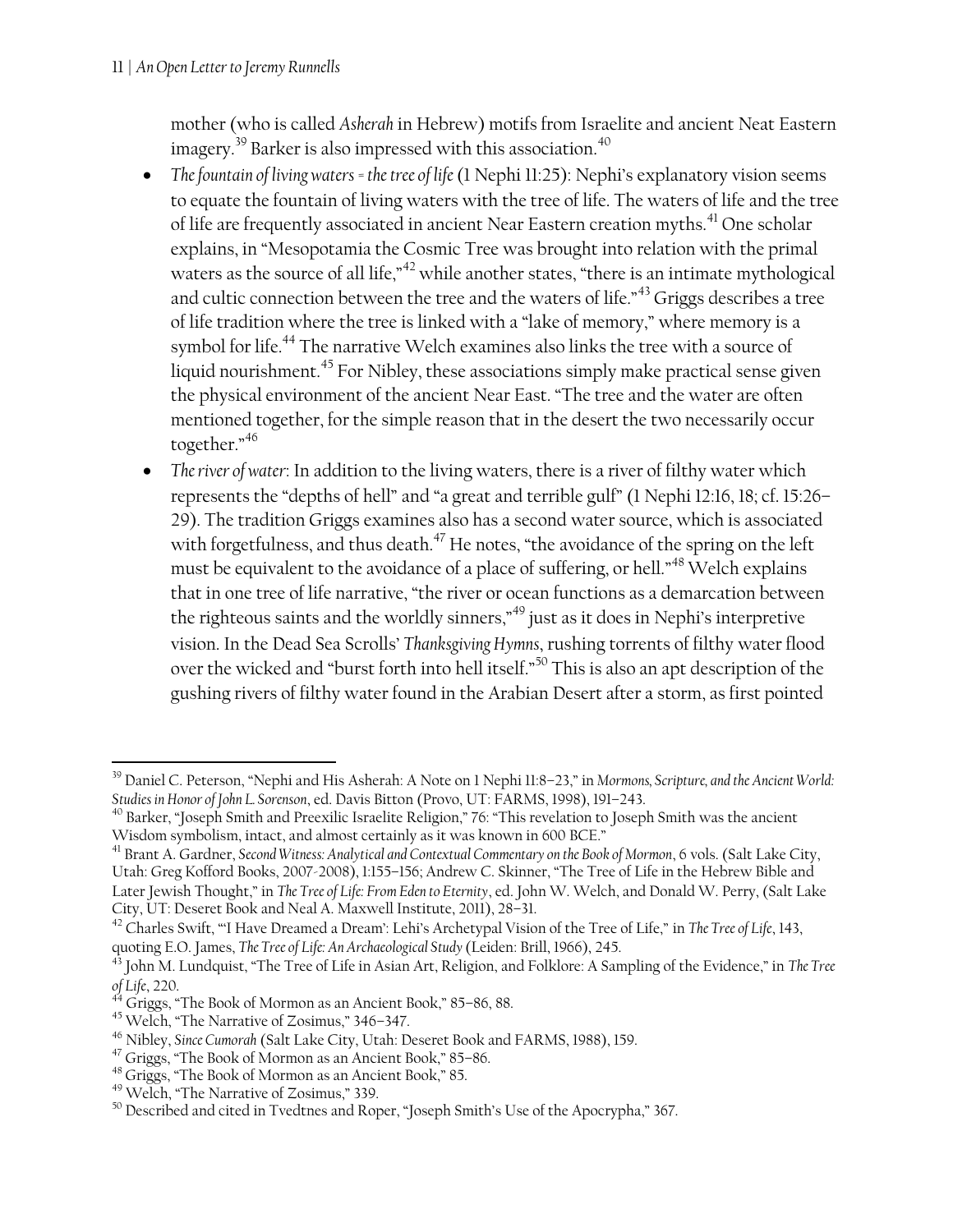out by Nibley, and then confirmed by others.<sup>51</sup> Meanwhile, in Arabia these seasonal rivers typically run through deep canyons which are nearly impossible to cross, thus forming chasms not unlike the "awful gulf" described by Nephi.<sup>52</sup>

- *The iron rod* (1 Nephi 15:23–24): While modern readers typically imagine a railing leading to the tree, in the ancient world, railings were rare. In an ancient context, an iron rod would have been like a staff or scepter.<sup>53</sup> This might seem a little odd for us conceptually, but when the symbolism for rods, scepters, or staffs in the ancient Near East is examined, the Book of Mormon symbolism proves to be spot on. Tvedtnes points out the rod often symbolizes the "word of God" in ancient Israel, and Nibley adds that both ancient Jewish and Egyptian lore used the staff or rod as a symbol for God's word. $^{54}$ Since the scepter or rod is often a symbol of authority, it is significant that Nephi's vision associates it with the image of the savior being *worshipped* (1 Nephi 11:24–25). Barker, meanwhile, has added that the iron rod *guides* travelers, a common motif in biblical literature that is obscured by English translations.<sup>55</sup> Matt Bowen points out that in Egyptian, "rod" and "word" are derived from the exact same word, hence suggesting a wordplay connection utilizing the shades of meaning, something lost in translation. 56
- *The mist of darkness*: Lehi sees a "mist of darkness" which distracts and obscures the tree and causes people to get lost, failing to find the path to the tree (1 Nephi 8:23; 1 Nephi 12:17). The only way to penetrate this mist is to hold fast to the rod, symbolizing God's word. Nibley and others have pointed out that throughout Arabia, travelers often encounter a misty mixture of dust and fog, often making travel impossible.<sup>57</sup> Welch notes that in one tree of life narrative, there is a cloudy mist that prevents the unrighteous from reaching the paradise where the tree of life is found. Although different in that it was placed there by God, rather than the devil, the mists in both stories ultimately serve to keep the wicked from reaching the tree of life.<sup>58</sup>
- *The great and spacious building*: One of the most notorious symbols in Lehi's vision is the large building where the proud point and mock the humble seekers and partakers of the tree (1 Nephi 8:26–27; 11:35–36; 12:18). Nibley and others have suggested that this reflects

 $\overline{a}$ 

<sup>51</sup> Nibley, *Lehi in the Desert*, 45; Potter and Wellington, *Lehi in the Wilderness*, 46; Brown, "New Light from Arabia on Lehi's Trail," 65.

<sup>52</sup> Brown, "New Light from Arabia on Lehi's Trail," 65; Nibley, *Lehi in the Desert*, 46.

<sup>53</sup> Zachary Nelson, "The Rod of Iron in Lehi's Dream," *Religious Educator* 10/3 (2009): 51: "Because it occurred in a dream setting, there is no need to suppose that the rod was held up or sustained by other supports. In other words, it is not necessary to see it as a railing, something seldom seen in ancient architecture…. Though railings were rare in Lehi's world, rods or staffs were not."

<sup>54</sup> John A. Tvedtnes, "The Rod and Sword as the Word of God," in *Pressing Forward*, 32–39; Nibley, *Approach to the Book of Mormon*, 315–317.

<sup>55</sup> Barker, "Joseph Smith and Preexilic Israelite Religion," 76–77: "Lehi's vision has the iron rod *guiding* people to the great tree—the older and probably the original understanding of the word" (p. 77).

<sup>56</sup> Matthew L. Bowen, "'What Meaneth the Rod of Iron'?" *Insights* 25/2 (2005): 2–3.

<sup>57</sup> Nibley, *Lehi in the Desert*, 43-44; Brown, "New Light from Arabia on Lehi's Trail," 66; Potter and Wellington, *Lehi in the Wilderness*, 47–48.

<sup>58</sup> Welch, "The Narrative of Zosimus," 326, 332–335.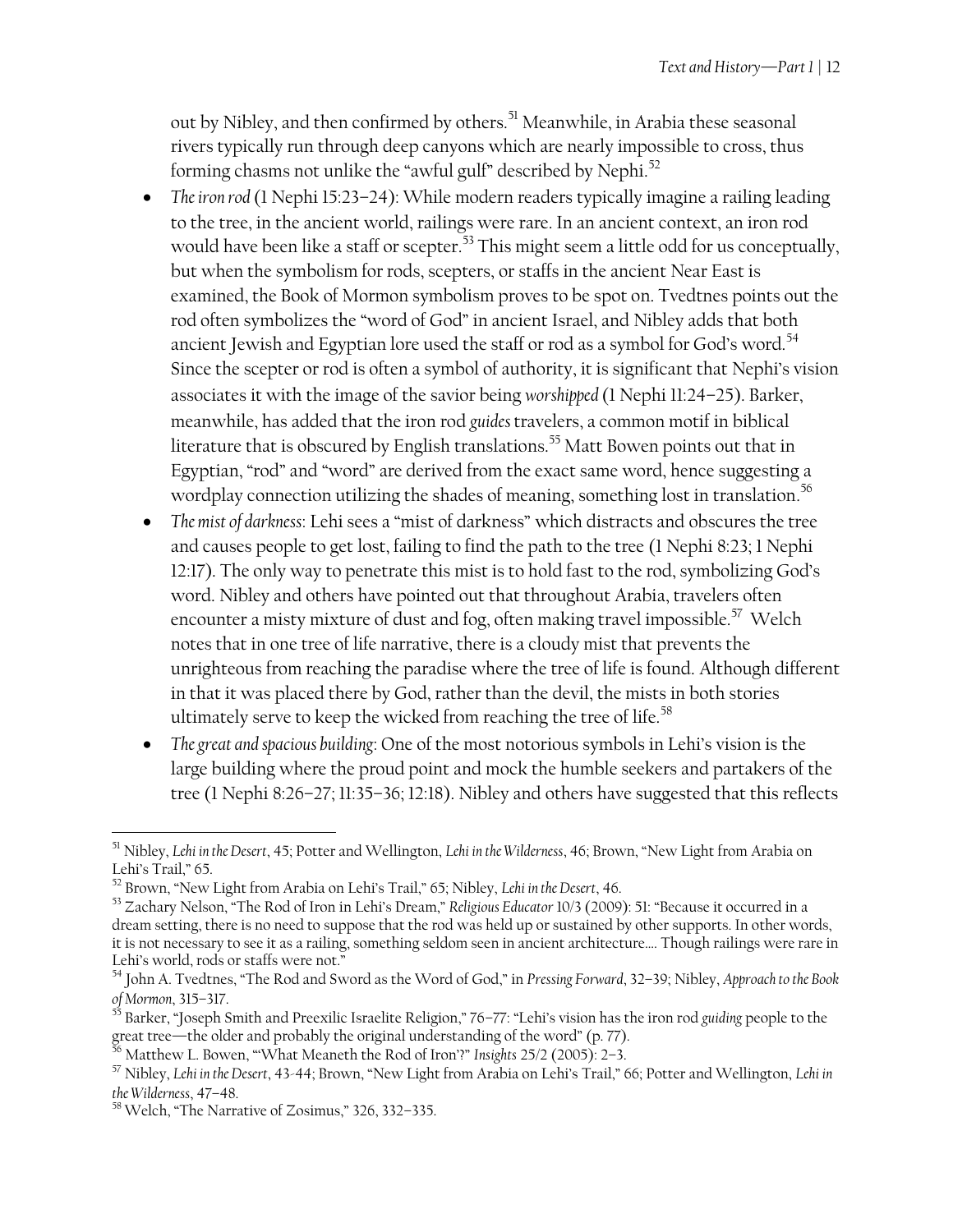architecture from Arabia, where very early on "skyscrapers" several stories high were built in a way that makes them appear to be "standing in the air."<sup>59</sup> Joseph Spencer suggests that this symbol is "a reflection of the corrupt temple of Lehi's day, from which the wealthy Jerusalem elite would have mocked the wild-eyed prophets who dared to retreat into the wilderness to eat of the fruit of the tree of life."<sup>60</sup> Thus it would convey social conditions of the time, a point which Pedro Olavarria expands on, noting that the Jerusalem establishment was eliminating *Asherah* (the divine mother symbolized by the tree of life) while she continued to be important in the countryside. This is reflected *exactly* in Lehi's dream.<sup>61</sup>

That all these symbols not only seem to fit the real world context of the ancient Near East, but many also have appropriate symbolic meanings within that cultural milieu is highly significant. Meaning and symbolism is largely derivative from the culture within which a symbol occurs. As such, the way both symbols and interpretations in Lehi's dream and Nephi's vision converge with the ancient Near East is impressive. It is hard to imagine Joseph Smith pulling off such an accurate portrayal of ancient imagery. Hence, S. Kent Brown writes:

Lehi's dream, perhaps more than any other segment of Nephi's narrative, takes us into the ancient Near East. For as soon as we focus on certain aspects of Lehi's dream, we find ourselves staring into the world of ancient Arabia. Lehi's dream is not at home in Joseph Smith's world but is at home in a world preserved both by archaeological remains and in the customs and manners of Arabia's inhabitants. $62$ 

**8. Shazer:** After camping at the Valley of Lemuel for some time, Lehi and his party then travel south-southeast for 4-days before camping at a place they call "Shazer" (1 Nephi 16:13). Hugh Nibley noted, "The combination *shajer* is quite common in Palestinian place names; it is a collective meaning 'trees,' and many Arabs (especially in Egypt) pronounce it *shazher*." <sup>63</sup> Nigel Groom defines the same term as, "A valley or area bounding with trees and shrubs."<sup>64</sup> That Lehi camped there means some kind of water source existed, and water and trees go hand-in-hand in Arabia, as discussed above. The text also says they hunted there (1 Nephi 16:14), so wild game

 $\overline{\phantom{a}}$ 

<sup>59</sup> Nibley, *Lehi in the Desert*, 44; Brown, "New Light from Arabia on Lehi's Trail," 68–69.

<sup>60</sup> Joseph M. Spencer, *An Other Testament* (Salem, OR: Salt Press, 2012), 99 n.2.

<sup>61</sup> Olavarria, "An Open Letter to Dale Baranowski: Regarding Your Uncritical Look at The Book of Mormon," *The Blade of Averroes*, August 15, 2013, at<http://averroes2.blogspot.com/2013/08/an-open-letter-to-dale-baranowski.html> (accessed August 17, 2014): "In Lehi's dream, the Asherah and the faithful are found a spacious field whereas the mockers are found in an urban setting: they wear find clothes and reside in a great and spacious building. If the old religion persisted in the countryside then the older views would have been seen as backward by Jerusalem's religious elites, becoming a source of shame for some (1 Nephi 8:25). Nephi knew Jerusalem and the surrounding environs, but he rejected the ways of that city (1 Nephi 2:13, 2 Nephi 25:2, 2 Nephi 25:6)."

<sup>&</sup>lt;sup>62</sup> Brown, "New Light from Arabia on Lehi's Trail," 64.

<sup>63</sup> Nibley, *Lehi in the Desert*, 78.

<sup>64</sup> Nigel Groom, *A Dictionary of Arabic Topography and Placenames* (Beirut: Librairie du Liban; London: Longman, 1983), s.v. "shajir."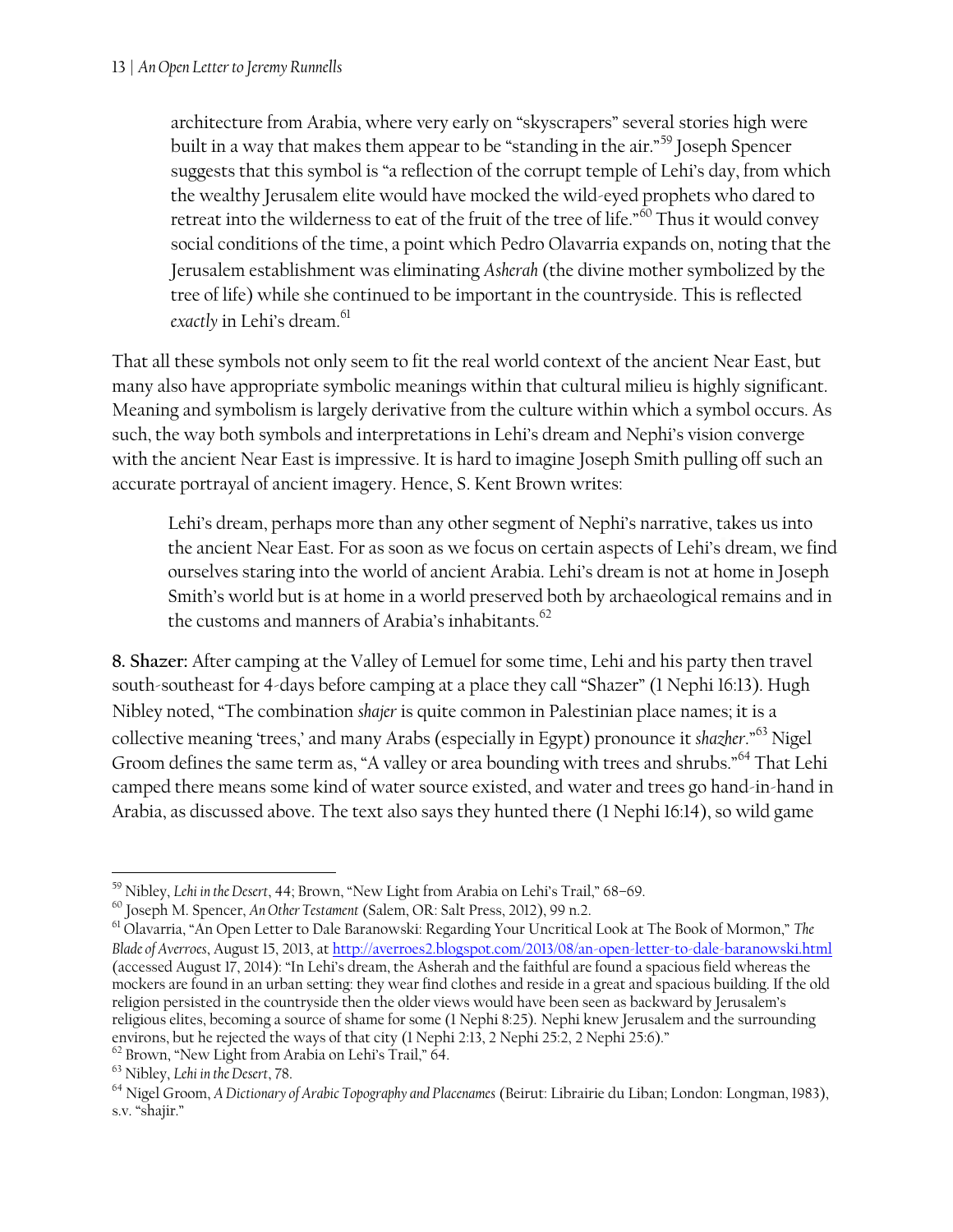must have been available. With 4-days of travel, at the same rate of about 15–25 miles a day, Shazer then must be about 60–100 miles from the Valley of Lemuel.

Generally south-southeast about 80 miles (of on the ground travel) from Wadi Tayyib al-Ism is Wadi al-Agharr, a lush valley oasis with lots of trees that stretches over 15 miles, in territory said to be the very best hunting grounds in the area. This is the only place that seems to fit Nephi's description of Shazer within the appropriate distance of the likely Valley of Lemuel.<sup>65</sup> Similar to the Valley of Lemuel, the text demands a certain kind of place exist within a narrow 40-mile window. Joseph Smith is just lucky enough that exactly one such place exists within limited, generally dry and barren territory.

**9. Most Fertile Parts and More Fertile Parts:** 1 Nephi 16:14, 16 speak first of "most fertile parts" and then "more fertile parts," thus suggesting that as they traveled southward, the fertility would decrease. This region of Arabia (south of Wadi al-Agharr down to about the middle of the peninsula) was known as *Muhajirun*, meaning "the fertile pieces of land," at least since Islamic times. George Potter and Richard Wellington have shown that the impressive fertility of this area is not evenly distributed: there is greater fertility in the more northern part.<sup>66</sup> Hence, the casual expressions of "most" fertile and then "more" fertile parts subtly converge with the realities of traveling southward through Arabia.

**10. The Broken Bow Narrative:** Immediately south of the Muhajirun the climate becomes more arid and dry. In 1 Nephi 16:20–32, it is after passing through the "more fertile parts" that Nephi's brothers' bows lost their springs and Nephi's steel bow breaks. Hamblin has pointed out that the change in climate could have caused both of these problems.<sup>67</sup> Although only the bow breaks, Nephi makes a new bow *and* arrow, an important detail since a wood bow would have required arrows of different weight and length than his steel bow.<sup>68</sup> Only specific kinds of wood can be used to make a workable bow—wood that is strong, yet flexible. Potter and Wellington found that the only wood in Arabia suitable for bow making is the Atim tree, which grows widely in a limited range around the mountainous area of Bishah, which is in the region south of the Muhajirun, thus fitting the narrative of 1 Nephi extremely well.<sup>69</sup> Based on this evidence, the story of Nephi's broken bow was written by someone who understood the realities of life in Arabia, *and* principles of archery, neither of which seem to be traits Joseph Smith possessed.

Beyond the realism of the story, it seems to serve typological functions that depend on an understanding of ancient Near Eastern motifs. Alan Goff points out, "The bow was symbolically

 $\overline{\phantom{a}}$ 

<sup>65</sup> Potter and Wellington, *Lehi in the Wilderness*, 73–78.

<sup>66</sup> Potter and Wellington, *Lehi in the Wilderness*, 80–98.

<sup>67</sup> William J. Hamblin, "The Bow and Arrow in the Book of Mormon," in *Warfare in the Book of Mormon*, eds. Stephen D. Ricks and William J. Hamblin (Salt Lake City, Utah: Deseret Book and FARMS, 1990), 373–375.

<sup>68</sup> Hamblin, "The Bow and Arrow," 392–393; David S. Fox, "Nephi's Bows and Arrows," in *Reexploring the Book of Mormon: A Decade of New Research*, ed. John W. Welch (Provo, Utah: FARMS, 1992), 41–43.

<sup>69</sup> Potter and Wellington, *Lehi in the Wilderness*, 99–105.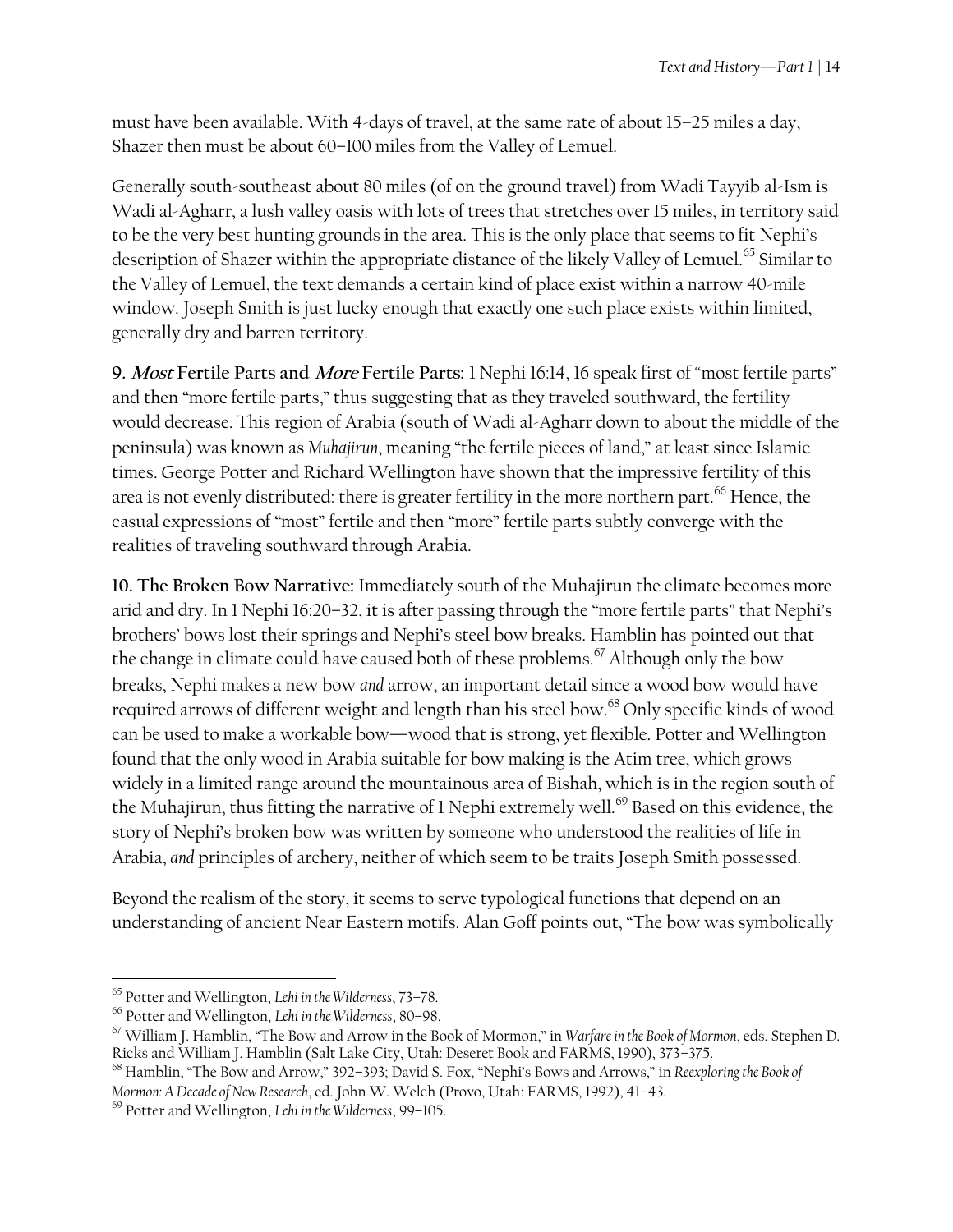significant in ancient Near Eastern societies."<sup>70</sup> Specifically, it functioned as a symbol of authority. "The bow isn't just a tool or a weapon in biblical culture. The bow was a symbol of strength and leadership. The broken bow is, on the other hand, a symbol of submission."<sup>71</sup> Thus, when the bow breaks, Lehi and his followers must be humbled. Goff explains, "The broken bow text clearly indicates the message that Lehi's group must depend on the Lord."<sup>72</sup> When Nephi makes a new bow, he becomes the only one in the camp with a working bow. Significantly, Nephi begins to take a stronger leadership role in this narrative, with Nephi only tactically acknowledging his father's leadership. After this point, Nephi begins to directly receive revelation for the whole group (such as to build a ship, 1 Nephi 17:7–8). It is also shortly after this narrative that Nephi is first accused of being a usurper of their right to rule, which then becomes a common complaint (1 Nephi 16: 35–39). Thus, Goff points out, "If [Joseph] Smith wrote the Book of Mormon, he came up with precisely the right biblical symbolism to apply to Nephi as he begins to assert his leadership; at the same time Laman's and Lemuel's bows lose their elasticity."<sup>73</sup>

**11. Nahom:** After the broken bow incident, the group travels for awhile, before they stop and bury the deceased Ishmael at a place called "Nahom" (1 Nephi 16:33–34). While every other place name in the text is explicitly given by Lehi and his family (1 Nephi 2:8–10; 16:6, 13; 17:5), Nahom is different. The use of passive voice appears to indicate it was already known by that name when Lehi arrived. A pre-existing name also means a pre-existing population. As a pre-existing place, then, it is potentially identifiable by its name. Turns out that in the southwestern region of Arabia (where Lehi's family would be by now), there is a region known as Nehem, named after the tribe that controls the area, the Nihm tribe.<sup>74</sup> Because ancient Near Eastern languages, such as Hebrew, Egyptian, and South Arabian, do not have vowels when written, both the Book of Mormon "Nahom," and the South Arabian Nehem/Nihm (also translated variously as Nahm, Naham, etc.) would be written simply as NHM.<sup>75</sup> Altars discovered in the late 1990s attest to "the Nihm region, west of Mārib," around "7th–6th centuries BC,"<sup>76</sup> the very time 1 Nephi has Lehi passing through. All told, inscriptional evidence can document the existence of the Nihm tribe in the this same area as far back 800 BC, and perhaps even earlier.<sup>77</sup> After reviewing several attestations of the name in pre-modern maps and ancient inscriptions, Warren P. Aston summarized:

 $\overline{a}$  $^{70}$  Alan Goff, "A Hermeneutic of Sacred Texts: Historicism, Revisionism, Positivism, and the Bible and Book of Mormon," (Master's Thesis, Brigham Young University, June 1989), 92.

 $7^7$  Goff, "A Hermeneutic of Sacred Texts," 95.

<sup>72</sup> Goff, "A Hermeneutic of Sacred Texts," 95.

<sup>73</sup> Alan Goff, "Dan Vogel's Family Romance and the Book of Mormon as Smith Family Allegory," *FARMS Review* 17/2 (2005): 388.

<sup>74</sup> Warren P. Aston, "The Origins of the Nihm Tribe of Yemen: A Window into Arabia's Past," *Journal of Arabian Studies* 4/1 (June 2014): 134–148.

<sup>75</sup> Warren P. Aston and Michaela Knoth Aston, *In the Footsteps of Lehi: New Evidence of Lehi's Journey across Arabia to Bountiful* (Salt Lake City, Utah: Deseret Book, 1994), 16, 80 n. 20.

<sup>76</sup> St. John Simpson, ed., *Queen of Sheba: Treasures from Ancient Yemen* (London: British Museum Press, 2002), 166.  $77$  Aston, "The Origins of the Nihm Tribe of Yemen," 146.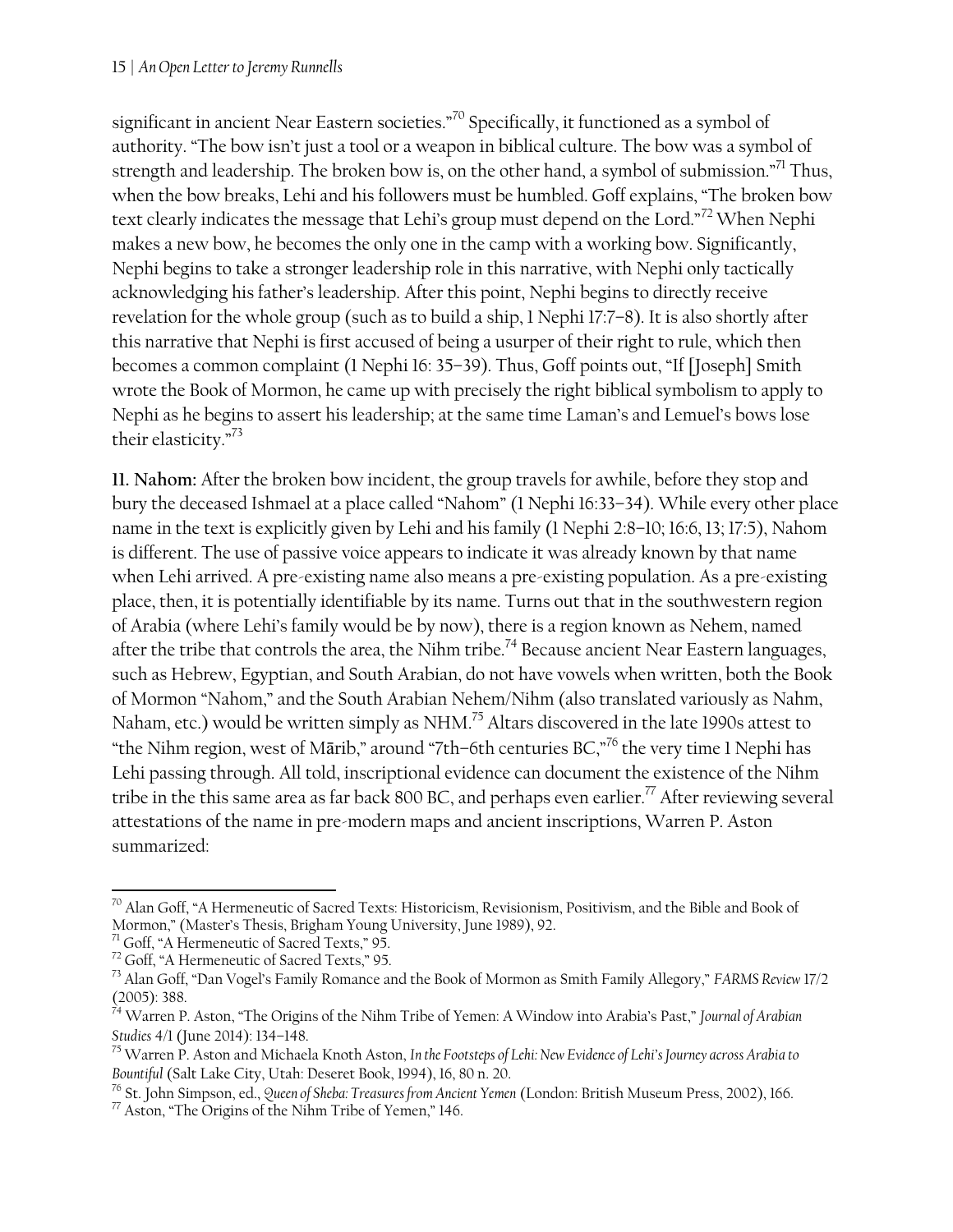Documenting a tribal name and location back some three thousand years is, of course, rare anywhere in the world; it is likely unprecedented in Arabian archaeology. It is noteworthy that without exception, each of these maps and texts portray Nihm in its present location, although many scholars assume that the tribal influence was wider in the pre-Islamic period.<sup>78</sup>

It is thus highly significant that this one particular name also appears in 1 Nephi, and in the same approximate area of Arabia.

Since Ishmael was buried at this place, it seems significant that there is a large burial complex in the area, the largest known in all of Arabia. It was in active use between 3000 BC–AD 1000. This is not a standard tribal burial ground, but appears to be a neutral ground where people from all around would come to bury their dead. Its location in Nehem/Nihm appears to be due to that tribe being expert stone workers who constructed the tombs.<sup>79</sup>

Etymologically, the South Arabian NHM has a meaning connected with stone masonry. It also appears to have roots with cognates in Arabic, Hebrew, and Egyptian which connect with suffering, morning, death, and hunger.<sup>80</sup> These meanings are quite appropriate for a land and people known for their nearby burial grounds and tomb construction. They are also all themes that show up in the narrative at Nahom in 1 Nephi 16:34–39, suggesting another wordplay that has been lost in translation.<sup>81</sup>

In sum, Nahom in the Book of Mormon is a place in southwestern Arabia where Lehi's traveling party buried their deceased loved one, which appears to have pre-existed Lehi's arrival. Likewise, Nehem/Nihm is a place in southwestern Arabia where people would go to bury their dead, attested in Lehi's day and earlier. This convergence between Nahom and Nehem/Nihm is even more impressive in light of the additional convergences between the eastward turn and Bountiful, discussed below. Brant Gardner thus wrote:

Of course there is no inscription, "Lehi stopped here," but none should be expected. Short of that absolutely conclusive evidence, the data pointing to the connection between the Book of Mormon Nahom and the now-confirmed location of a tribe (and likely a place) called NHM are extremely strong. The description fits, the linguistics fit, the geography fits, and the time frame fits. Outside Jerusalem, NHM is the most certain connection between the Book of Mormon and known geography and history.<sup>82</sup>

 $\overline{a}$ 

<sup>78</sup> Warren P. Aston, "A History of NaHoM," *BYU Studies Quarterly* 51/2 (2012): 93.

<sup>79</sup> Aston, "The Origins of the Nihm Tribe of Yemen," 145–146.

<sup>80</sup> Aston, "The Origins of the Nihm Tribe of Yemen," 142–145.

<sup>81</sup> Alan Goff, "Mourning, Consolation, and Repentance at Nahom," in *Rediscovering the Book of Mormon: Insights You May Have Missed Before*, John L. Sorenson and Melvin J. Thorne, eds. (Provo, Utah: FARMS, 1991), 92–99; Nibley, *Lehi in the Desert*, 79; Stephen D. Ricks, "On Lehi's Trail: Nahom, Ishmael's Burial Place," *Journal of Book of Mormon and Other Restoration Scripture* 20/1 (2011): 66–68.

<sup>82</sup> Gardner, *Second Witness*, 1:289.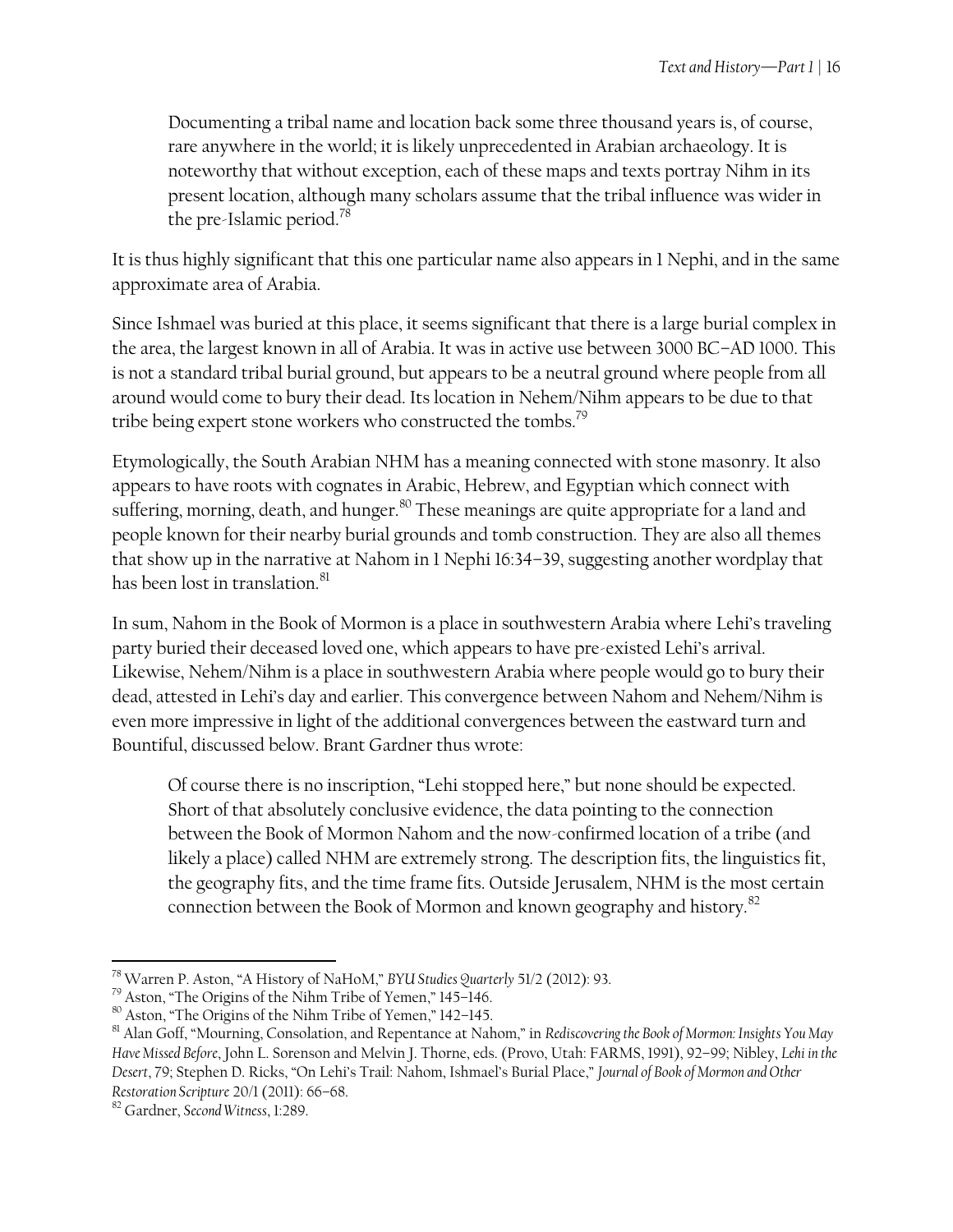**12. Turning East:** From Nahom, Lehi and his family travels "nearly eastward" (1 Nephi 17:1), thus turning toward the interior of the desert before arriving at what we know as the Arabian Sea. It may have been logical for anyone who looked at a map of Arabia to have their fictional characters travel south-southeast, paralleling the Red Sea. But for Joseph Smith to have his fictional party turn into the interior desert would be a bold move. Yet, it is at the Nehem/Nihm region that trails branch out eastward. S. Kent Brown explains:

We first observe that, northwest of Marib, the ancient capital of the Sabean kingdom of south Arabia, almost all roads turn east, veering from the general north-south direction of the incense trail. Moreover—and we emphasize this point—the eastward bend occurs in the general area inhabited by the Nihm tribe. Joseph Smith could not have known about this eastward turn in the main incense trail. No source, ancient or contemporary, mentions it. Only a person who had traveled either near or along the trail would know that it turned eastward in this area. $^{83}$ 

Recent research using satellite mapping images confirms that it is *only* in the area of Nehem/Nihm that it would have been possible to turn east.

Only recently has satellite-assisted mapping enabled us to appreciate that after traveling southward into Arabia, as the Lehites did, people are prevented from easterly travel by shifting, waterless dunes of the vast Empty Quarter, as much today as in the past. However, a narrow band of flat plateaus beginning in the Nihm area, marking the southern end of the Empty Quarter, presents the first opportunity for travel in an easterly direction. 84

Nephi's itinerary, then, converges with possible and known ancient travel routes quite precisely. Brown concludes, "It is the only place along the incense trail where traffic ran east-west. Further, ancient laws mandated where caravans were to carry incense and other goods, keeping traffic to this east-west corridor. Neither Joseph Smith nor anyone else in his society knew these facts. But Nephi did."<sup>85</sup>

During this portion of the journey, Nephi mentions that they ate "raw meat" (1 Nephi 17:2, 12). This seems disgusting, and perhaps even sounds like a major health risk. But a common practice in Arabia is to not actually cook their meat, but instead sun-dry it, which better preserves the meat in the hot climate. It is essentially what we would call jerky, but in Arabic is it called *bastern*, which literally means "raw meat."<sup>86</sup> Jeffery R. Chadwick explains, "Jerky travels well, even in hot desert terrain."<sup>87</sup> Thus, eating "raw meat" was not a greater health risk, but instead

 $\overline{\phantom{a}}$  $^{83}$  Brown, "New Light From Arabia on Lehi's Trail," 89.

<sup>&</sup>lt;sup>84</sup> Aston, "A History of NaHoM," 84.

<sup>85</sup> Brown, "New Light From Arabia on Lehi's Trail," 89.

<sup>86</sup> Gardner, *Second Witness*, 1:293.

<sup>87</sup> Jeffrey R. Chadwick, "An Archeologist's View," *Journal of Book of Mormon Studies* 15/2 (2006): 74.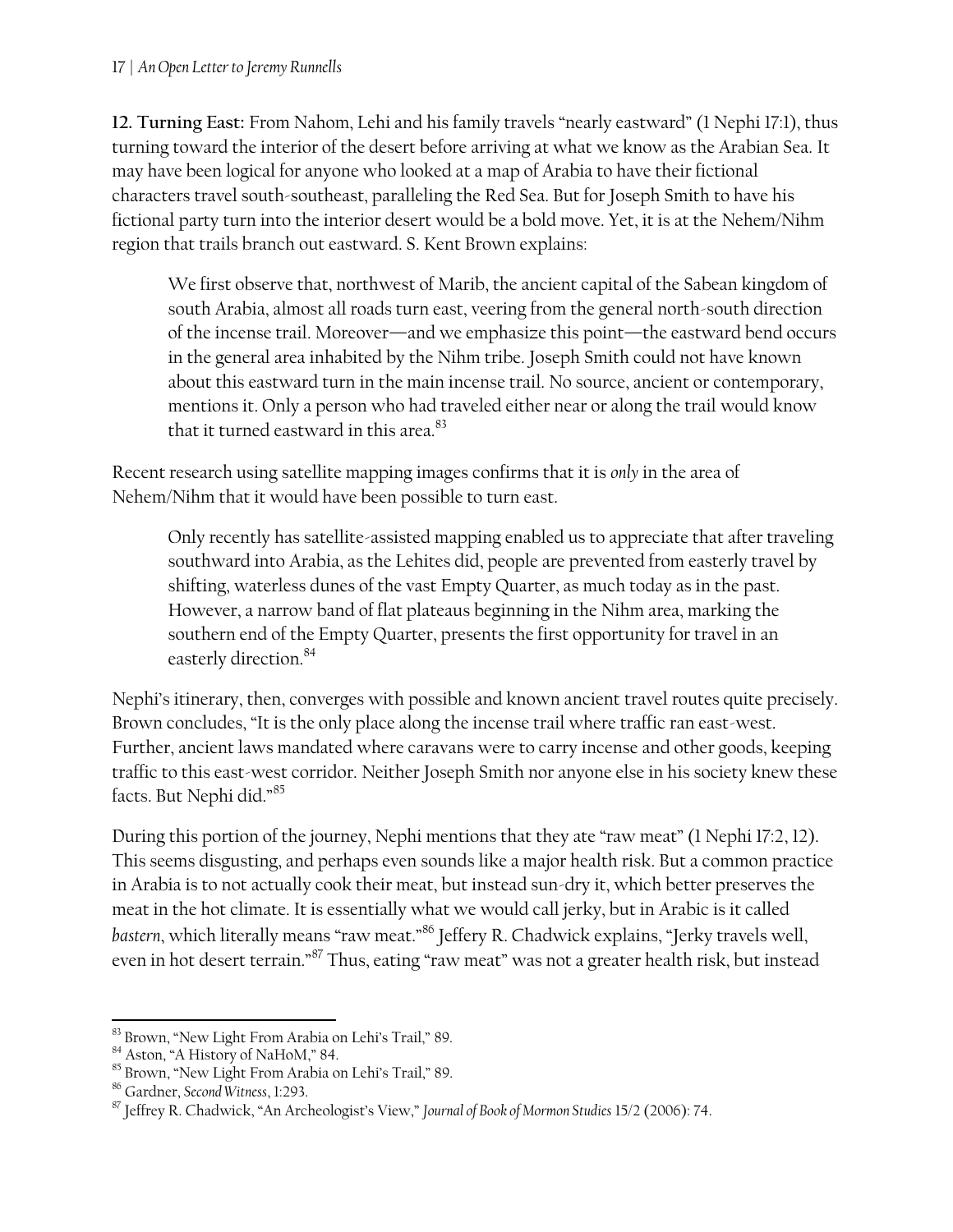keeps the meat "sweet" (meaning unspoiled)<sup>88</sup> for longer, and allowed the travelers to maximize their food supply.

**13. Bountiful:** After traveling eastward, they arrived at the sea, in a land with "much fruit and also wild honey" (1 Nephi 17:5), large trees from which a sea going vessel could be constructed (see 1 Nephi 18:1), ore for making tools (see 1 Nephi 17:9), and a prominent mountain nearby (see 1 Nephi 17:7). Along the southern coast of Arabia, in the southernmost corner of Oman, is the green and fertile Dhofar region, which lies basically eastward from the Nehem/Nihm area. David A. LeFevre explains, "The thin green band of trees, flowers, and grass along the Dhofar coast of Oman is not just the best choice for the group to locate while Nephi built his ship, it is the only choice."<sup>89</sup> S. Kent Brown adds, "The ultimate destination, whether known to the family or not, was the Dhofar region in the south of modern Oman. It constitutes a botanical anomaly in Arabia, a virtual Garden of Eden during the rainy season. No other region, north or south, matches even remotely the Bountiful described by Nephi."<sup>90</sup>

There is some disagreement between researchers over where, specifically within Dhofar, Lehi's family camped while Nephi built his ship. Using about a dozen criteria derived from the text, a few different inlets within this region have been suggested.<sup>91</sup> Having multiple possible locations is not a bad problem to have! Regardless of the specific location of Lehi's camp, there still only exists this one region that fits the place Lehi and his family called "Bountiful," an it is essentially due east from Nehem/Nihm. And that more than a dozen different criteria can be satisfied by inlets within the area goes to show that it is not a just a *general* correlation, but yet another multivariate convergence between the text and a specific region of Arabia.

### **Conclusion**

 $\overline{\phantom{a}}$ 

None of the above examples are simple or superficial parallels; none of them are a single, isolated parallel. Each convergence involves multiple, often mutually dependant variables. In each case, those variables come together both in the text, and external data from archaeology, geography, linguistics, and ancient literature. It is not just that Nephi writes in Egyptian, and Egyptian writing is found in Israel. It is that Nephi describes his scribal writing in a way that matches how Egyptian was being used distinctly in Israel. It is not just that Lehi's prophetic call has a throne-theophany, it is that it includes several narrative elements, all in proper sequence, and some not found in the biblical versions. It is not just that northern Israelites lived in Jerusalem, it

<sup>88</sup> Noah Webster, *American Diction of the English Language* (1828), s.v., "sweet," online at <http://webstersdictionary1828.com/> (accessed March 24, 2014): "Not turned; not sour; as *sweet* milk," or, "Not putrescent or putrid; as, the meat is *sweet*."

<sup>89</sup> David A., "We Did Again Take Our Journey," *Journal of Book of Mormon Studies* 15/2 (2006): 65.

<sup>90</sup> S. Kent Brown, *Voices from the Dust: Book of Mormon Insights* (American Fork, Utah: Covenant Communications, 2004), 46.

<sup>91</sup> Warren P. Aston, "Arabian Bountiful Discovered? Evidence for Nephi's Bountiful," *Journal of Book of Mormon Studies*  7/1 (1998): 4–11; Potter and Wellington, *Lehi in the Wilderness*, 124–34; Wm. Revell Phillips, "Mughsayl: Another Candidate for Land Bountiful," *Journal of Book of Mormon Studies* 16/2 (2007): 48–59; Warren P. Aston, "Identifying Our Best Candidate for Nephi's Bountiful," *Journal of Book of Mormon and Restoration Scripture* 17/1–2 (2008): 58–64.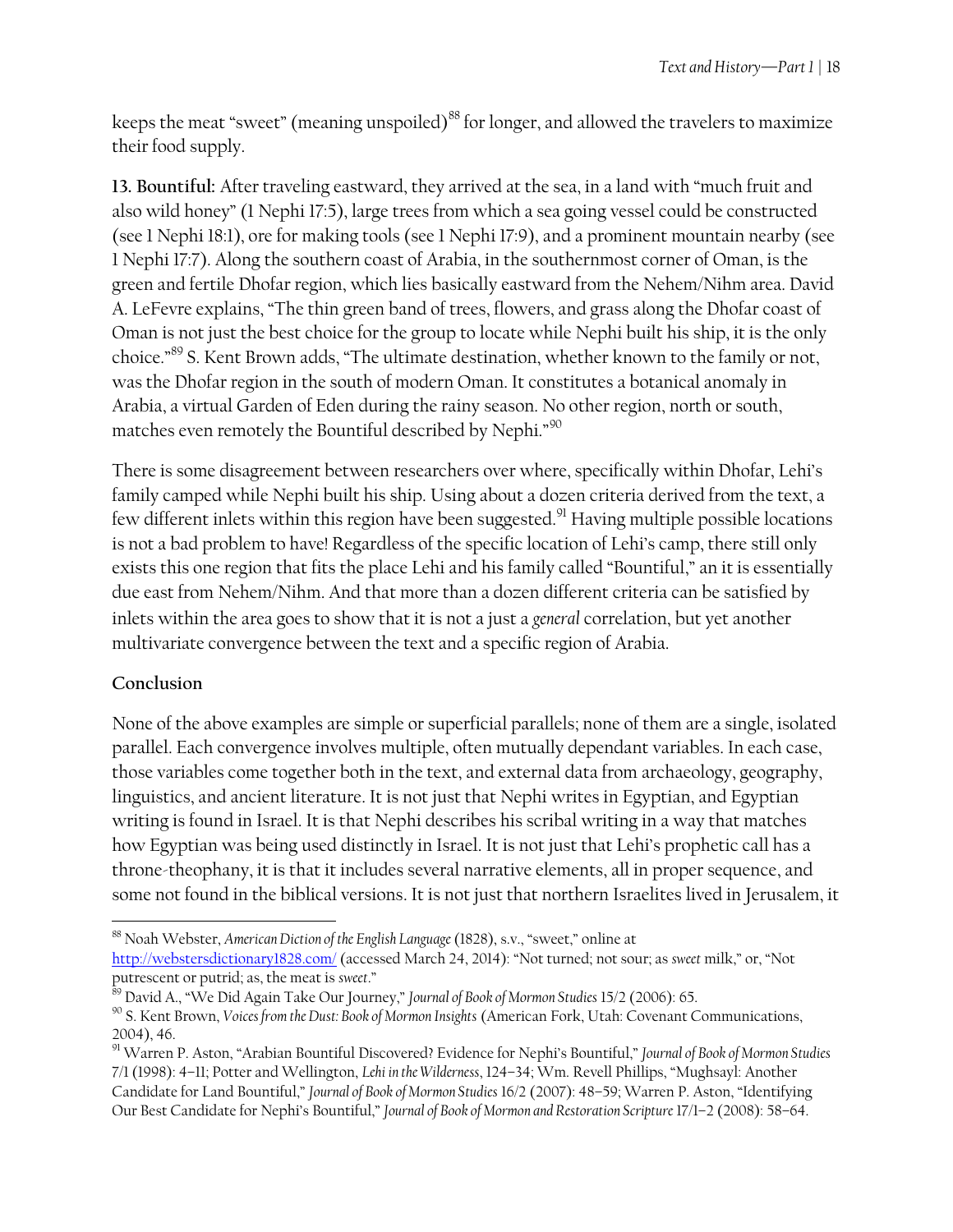is that they were prominent, wealthy, and had possession of ancestral lands, just as archaeology indicates. Lehi's dream does not just have one or two correspondences with ancient Near Eastern motifs, but every single element finds itself at home in that cultural milieu, and in some cases (as with the narratives examined by Welch and Griggs), many of the same motifs appear in clusters, sharing similar complex interrelationships and mutually dependant interpretations. All of the rest the convergences display similarly multifaceted details coming together in both text and external data, such as the multiple aspects of Israelite law in the slaying of Laban, or several ways the brass plates reflect the attested scribal practices. Each of these convergences seem to require an intimate knowledge of ancient Near Eastern, and specifically Israelite, culture and practices.

Perhaps most interesting are the geographic convergences. Each location on the itinerary involves several geographic features in the text coming together. Then they reinforce each other, as they are in interlocking relationships with one another. The Valley of Lemuel must be within 3-days of travel south of the northern tip of the Red Sea (the Gulf of Aqaba). But it also must be approximately 4-days north-northwest of Shazer. A valley like the one described in the Book of Mormon that does not have a place like Shazer 4-days south-southeast of it cannot be the valley described in the Book of Mormon. Thus, the fact that the *only* valley that satisfies all requirements for the Valley of Lemuel also happens to be about 3-days south of Aqaba, and 4 days north-northwest of the *only* place that fits the description of Shazer, becomes a sort of "dual convergence," if you will. Although less specific, due to the lack of travel times after that, the most/more fertile parts, and the place of the broken bow similarly must be in proper relationships with each other and other places mentioned in the text: The fertile parts being south-southeast of Shazer, with greater fertility in the more northern parts; then, south of that area must be a region where Nephi's and his brother's bows would break or lose elasticity and where bow making wood can be found, near mountains where Nephi can hunt. Once again, it thus becomes significant that just such an area is found south of the fertile parts, and *only* in that region can the bow wood be easily found in abundance. Nahom, then, must be further southeast still, eastward travel must be possible at that place, and Bountiful must be eastward from there along the coast. Because the change in directions allows for a rather tight interlocking relationship between Nahom and Bountiful, they too seem to form a type of "dual convergence." All told the whole itinerary runs as follows: the Red Sea–Valley of Lemuel–Shazer–Most Fertile Parts–More Fertile Parts–Broken Bow Area–Nahom–Turn Eastward–Bountiful. This itinerary proves to be consistent with the whole of Arabian geography and known ancient travel routes and capabilities, with details about the real world setting serving to explain why things happen in the text (as when Nephi's bow breaks, or what is meant by eating raw meat). As such, the itinerary in total combines to form a major convergence of intertwined details. It is hard to imagine anyone who had never actually been to Arabia so accurately describing the geography along the trail south-southeast, and then eastward.